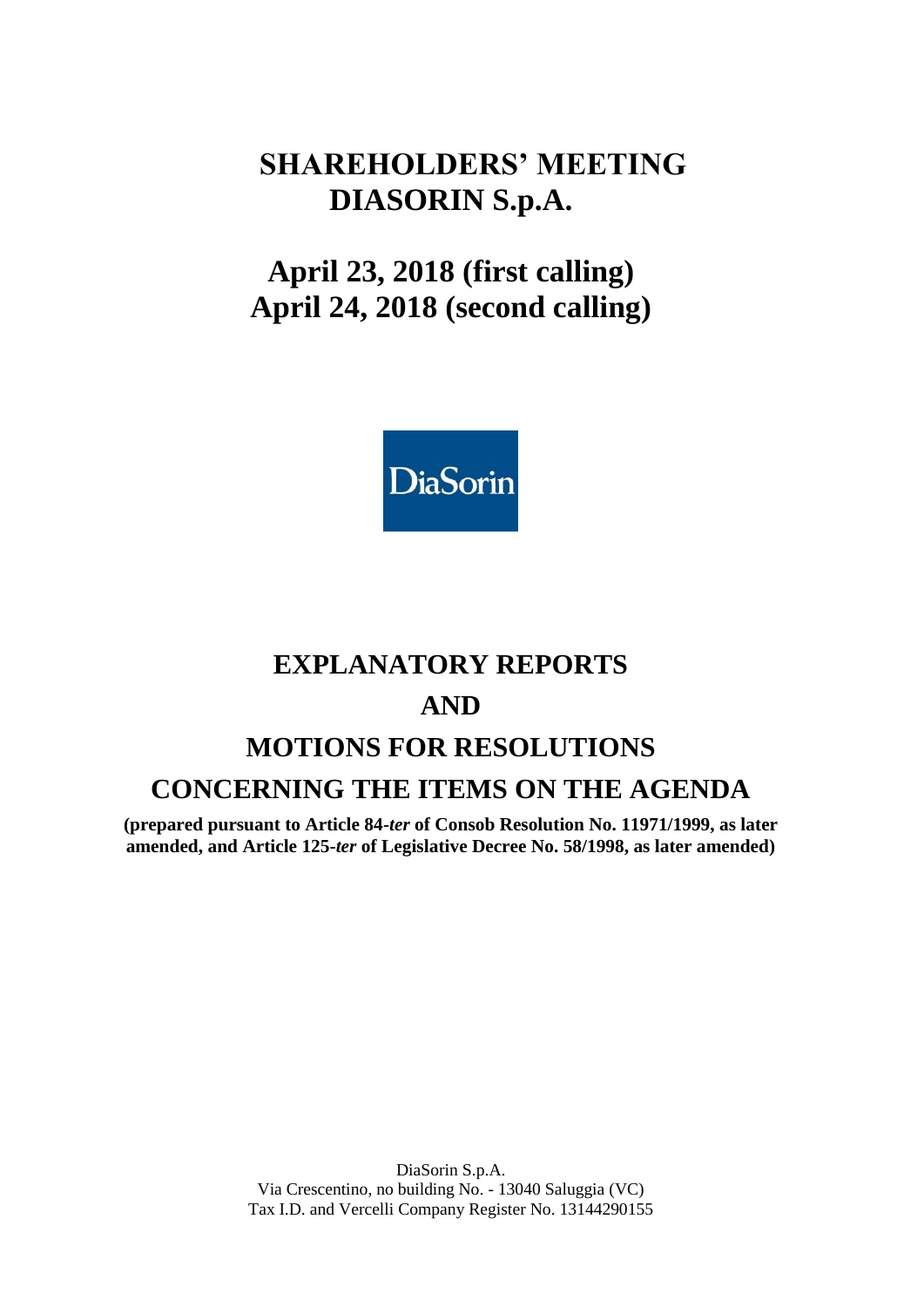### **CONTENTS**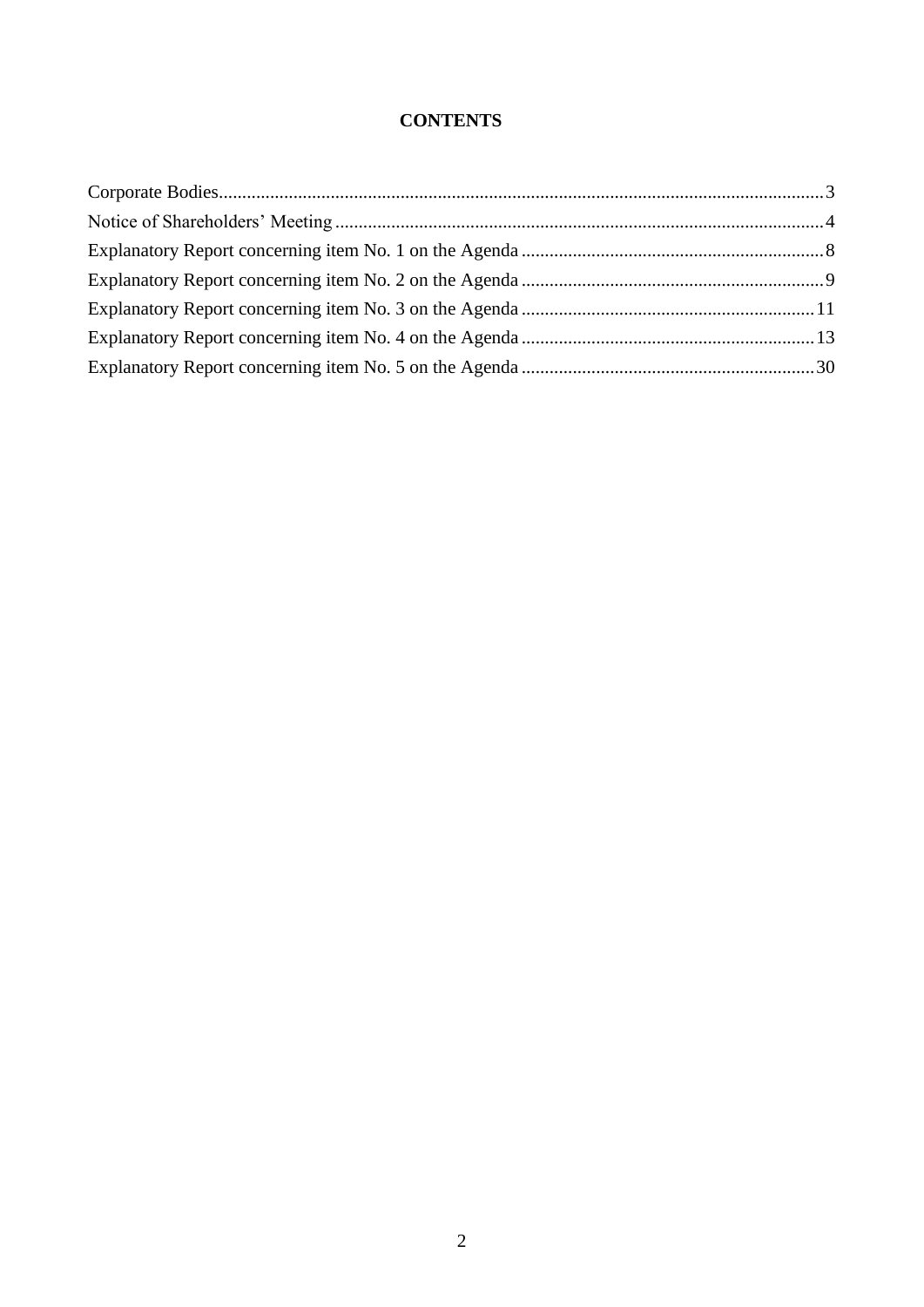#### <span id="page-2-0"></span>**Corporate Bodies**

#### **B o a r d o f D i r e c t o r s** (elected on April 28, 2016)

| Chairman                | Gustavo Denegri                        |
|-------------------------|----------------------------------------|
| Deputy Chairman         | Michele Denegri                        |
| Chief Executive Officer | Carlo Rosa <sup>(1)</sup>              |
| <i>Directors</i>        | Giancarlo Boschetti                    |
|                         | Stefano Altara                         |
|                         | Chen Menachem Even                     |
|                         | Franco Moscetti <sup>(2)</sup>         |
|                         | Giuseppe Alessandria <sup>(2)(3)</sup> |
|                         | Roberta Somati <sup>(2)</sup>          |
|                         | Fiorella Altruda <sup>(2)(4)</sup>     |
|                         | Francesca Pasinelli <sup>(2)</sup>     |
|                         | Monica Tardivo <sup>(2)</sup>          |
|                         | Enrico Mario Amo                       |
|                         | Tullia Todros <sup>(2)</sup>           |
|                         | Vittorio Squarotti                     |

#### **B o a r d o f S t a t u t o r y A u d i t o r s**

| Chairman<br><b>Statutory Auditors</b> | Monica Mannino<br>Roberto Bracchetti<br>Ottavia Alfano |
|---------------------------------------|--------------------------------------------------------|
| <i>Alternates</i>                     | Salvatore Marco Fiorenza<br>Maria Carla Bottini        |

#### **I n d e p e n d e n t A u d i t o r s** PricewaterhouseCoopers S.p.A.

#### **COMMITTEES**

| <b>Control and Risks Commitee</b> | Franco Moscetti (Chairman)<br>Enrico Mario Amo<br>Roberta Somati      |
|-----------------------------------|-----------------------------------------------------------------------|
| <b>Compensation Committee</b>     | Giuseppe Alessandria (Chairman)<br>Roberta Somati<br>Michele Denegri  |
| <b>Nominating Committee</b>       | Giuseppe Alessandria (Chairman)<br>Franco Moscetti<br>Michele Denegri |
| <b>Related Parties Committee</b>  | Franco Moscetti (Chairman)<br>Giuseppe Alessandria<br>Roberta Somati  |

(1) General Manager

(2) Independent Director

(3) *Lead Independent Director*

<sup>(4)</sup> The Director Mrs. Fiorella Altruda has been coopted by the Board of Directors with resolution dated December 19, 2016 and appointed by the Shareholders' Meetings on April 27, 2017.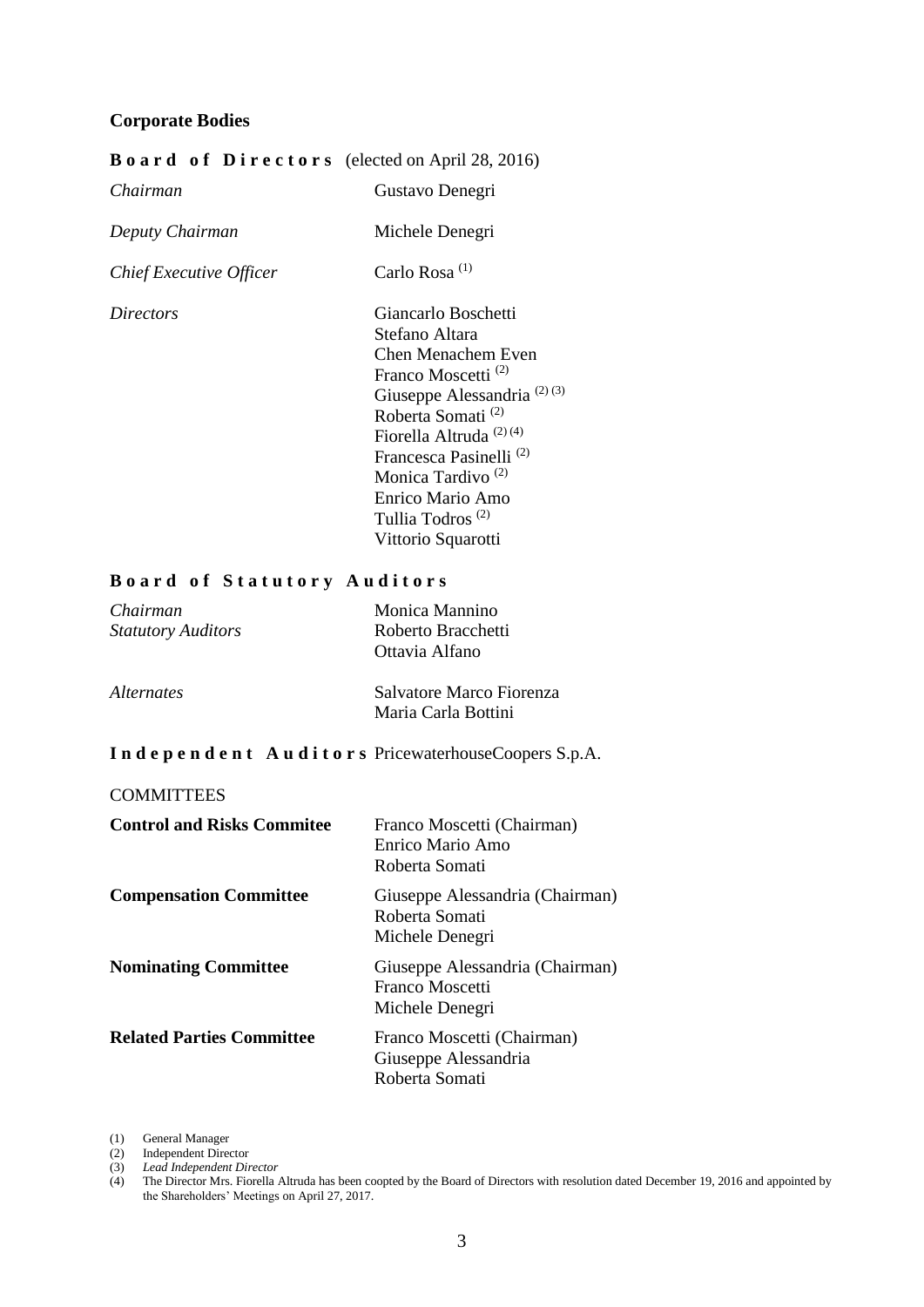#### **Notice of Shareholders' Meeting**

<span id="page-3-0"></span>Eligible shareholders are invited to attend an Ordinary Shareholders' Meeting scheduled at 2:30 p.m., on **April 23, 2018**, at 3 Via Filodrammatici, in Milan (at Mediobanca S.p.A.), on first calling, and on April 24, 2018 at 10:00 a.m. at the Company's registered office in Saluggia (VC), Via Crescentino, no building number, on second calling, if necessary, to discuss and vote on the following

#### **Agenda**

- **1. Motion for the approval of the Statutory Financial Statements at December 31, 2017, of the Report on Operations and to appropriate the year's net profit. Presentation of the Consolidated Financial Statements at December 31, 2017. Related and required resolutions.**
- **2. Proposal to distribute an extraordinary dividend to be withdrawn from profit reserve. Related and required resolutions.**
- **3. Compensation Report pursuant to Article 123-***ter* **of Legislative Decree No. 58/1998. Related and required resolutions.**
- **4. Resolution pursuant to Article 114-***bis* **of Legislative Decree No. 58/1998 concerning the establishment of a Stock Option Plan. Related and required resolutions.**
- **5. Authorization to the purchase and disposal of treasury shares, pursuant to the combined provisions of Articles 2357 and 2357-***ter* **of the Italian Civil Code and Article 132 of Legislative Decree No. 58/1998 and related implementing provisions. Related and required resolutions.**

#### **Share capital**

The Company's subscribed and paid-in share capital amounts to 55.948.257,00 Euros. It is comprised of 55.948.257 common shares, par value 1 Euro each. Each common share conveys the right to cast one vote. As of the date of this Notice, the Company held 541.357 treasury shares whose voting right are suspended pursuant to Article 2357-*ter* of the Italian Civil Code.

#### **Eligibility to attend the Shareholders' Meeting and exercise the right to vote**

Pursuant to Article 83-*sexies* of Legislative Decree No. 58/1998, as amended ("**TUF**"), the right to participate in the Shareholders' Meeting and to exercise voting rights is confirmed by means of notification to the Company by an intermediary, in compliance with its own accounting records, on behalf of the party who is entitled to the right to vote, based on evidence related to the close of the accounting day of the seventh stock market trading day prior to the date set for the Shareholders' Meeting on first calling, i.e. April 12, 2018 (record date). Any shareholders owning Company shares after the abovementioned date will not be eligible to attend and vote at the Shareholders' Meeting; the communication by the intermediary must be received by the Company by the end of the third stock market trading day prior to the date set for the Shareholders' Meeting on first calling (i.e. by April 18, 2018); nevertheless, shareholders shall be entitled to intervene and vote if the communications are received by the Company beyond this deadline, but prior to the beginning of the meeting proceedings.

The statutory restrictions and limitations notwithstanding, any shareholder who is eligible to attend the Shareholders' Meeting may be represented by a third party at the Meeting by means of a written proxy, with the option of using the proxy form available on the Company website [\(www.diasorin.com,](http://www.diasorin.com/) Section "Investors/Information for Shareholders/Shareholders meetings and board/2018"). The proxy may be notified to the Company by registered letter sent to the Company's registered office or by means of an electronic communication sent to the following certified e-mail address affarisocietari.pec@legal.diasorin.it.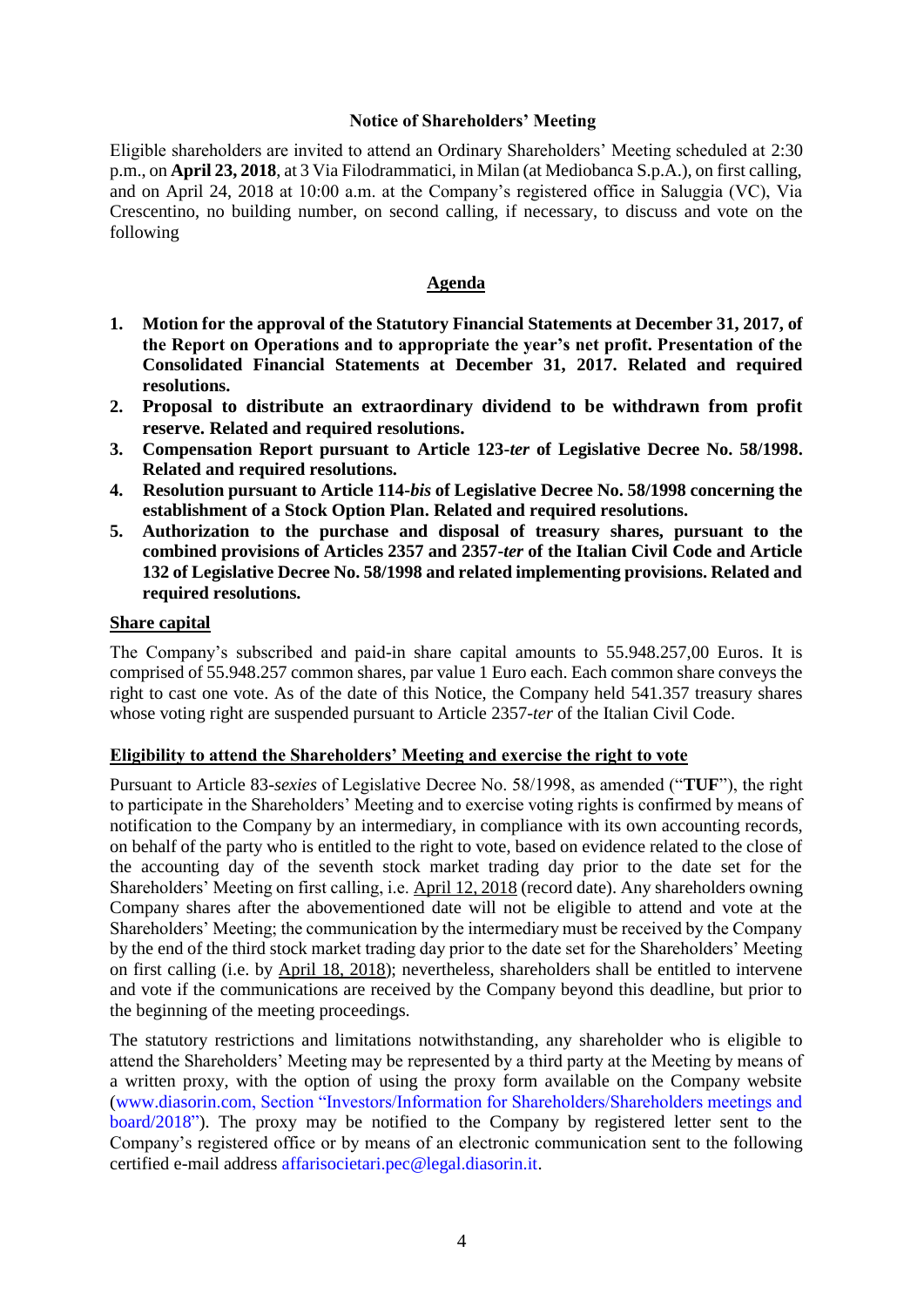The proxy may be granted, free of charge for the delegating party (except for the mailing costs), with voting instructions on all or some of the proposed resolutions on the agenda, to Società per Amministrazioni Fiduciarie Spafid S.p.A. with registered office in Milan, - as the Designated Representative appointed by the company pursuant to art 135-*undecies* of Legislative Decree no. 58 of 24 February 1998.

The proxy shall contain voting instructions on all or some of the proposed resolutions on the agenda and be valid only for those proposed resolutions in relation to which voting instructions have been granted. The proxy may be granted to Spafid only in its capacity as Delegated Representative appointed by the Company.

The proxy shall be granted by signing a specific proxy form, in the manner described below, at the company's registered office or on the company's website [\(www.diasorin.com,](http://www.diasorin.com/) Section "Investors/Information for Shareholders/Shareholders' Meeting and Board/ 2018").

The original proxy form shall be received by said Designated Representative by the end of the second trading day prior to the date set for the Shareholders' Meeting, also on second calling (i.e. by 11:59 PM on April 19, 2018 or, should the Shareholders' Meeting be held on second calling, by 11:59 PM on April 20, 2018) to the following address: Spafid S.p.A., Foro Buonaparte, 10 – 20121 Milano, Ref. "2018 DIASORIN Shareholders' Meeting Proxy". The proxy shall be delivered by hand during office hours (from 9:00 AM to 5:00 PM) or by registered letter with return receipt or by courier. It being understood that the proxy shall be sent in original and completed with voting instructions, it may also be notified electronically to the certified email address at assemblee@pec.spafid.it. A proxy form with digital signature sent, in accordance with current regulation, to the said certified e-mail satisfies the requisite of written form.

The proxy and voting instructions may be revoked by the end of the second trading day prior to the date set for the Shareholders' Meeting, also on second calling (i.e. by 11:59 PM on April 19, 2018 or, should the Shareholders' Meeting be held on second calling, by 11:59 PM on April 20 ,2018) in the manner described above.

Shares for which full or partial proxy is granted are calculated for the purpose of determining due constitution of the Shareholders' Meeting; with regard to proposed resolutions for which no voting instructions are given, the shares of the Shareholder concerned are not considered in calculating the majority and the percentage of capital required for the Resolutions to be carried.

No postal or electronic voting procedures are envisaged.

#### **Right to submit questions on the items in the Agenda**

Pursuant to Article 127-ter of the TUF, shareholders may submit questions about the items on the Agenda before the Shareholders' Meeting. Questions must be submitted in a letter addressed to DiaSorin S.p.A, Via Crescentino, no building No., 13040 Saluggia (VC), to the attention of the Corporate Legal Affairs Office, or by means of a certified e-mail sent to the following address: [affarisocietari.pec@legal.diasorin.it.](mailto:affarisocietari@diasorin.it) Only questions that are strictly pertinent to the items on the Meeting's Agenda will be accepted. Questions must be received by April 20, 2018, accompanied by the personal data of the shareholder (first and last name, or company name, place and date of birth and tax I.D. number) and the required communication by the qualified intermediary pursuant to Article 23, Paragraph 1, of the Regulation concerning centrally managed services, payment, guarantee systems and the related management companies adopted by Banca d'Italia and Consob on February 22, 2008, as subsequently amended, ("**Joint Regulations**") proving the legitimacy of the exercise of such right. However, the certification is not required if the Company already received the intermediary's communication needed to attend the Shareholders' Meeting. The Company may answer questions either by publishing them on its website [\(www.diasorin.com,](http://www.diasorin.com/) Section "Investors/Information for Shareholders/Shareholders meeting and board/2018") or, at the latest, during the Shareholders' Meeting.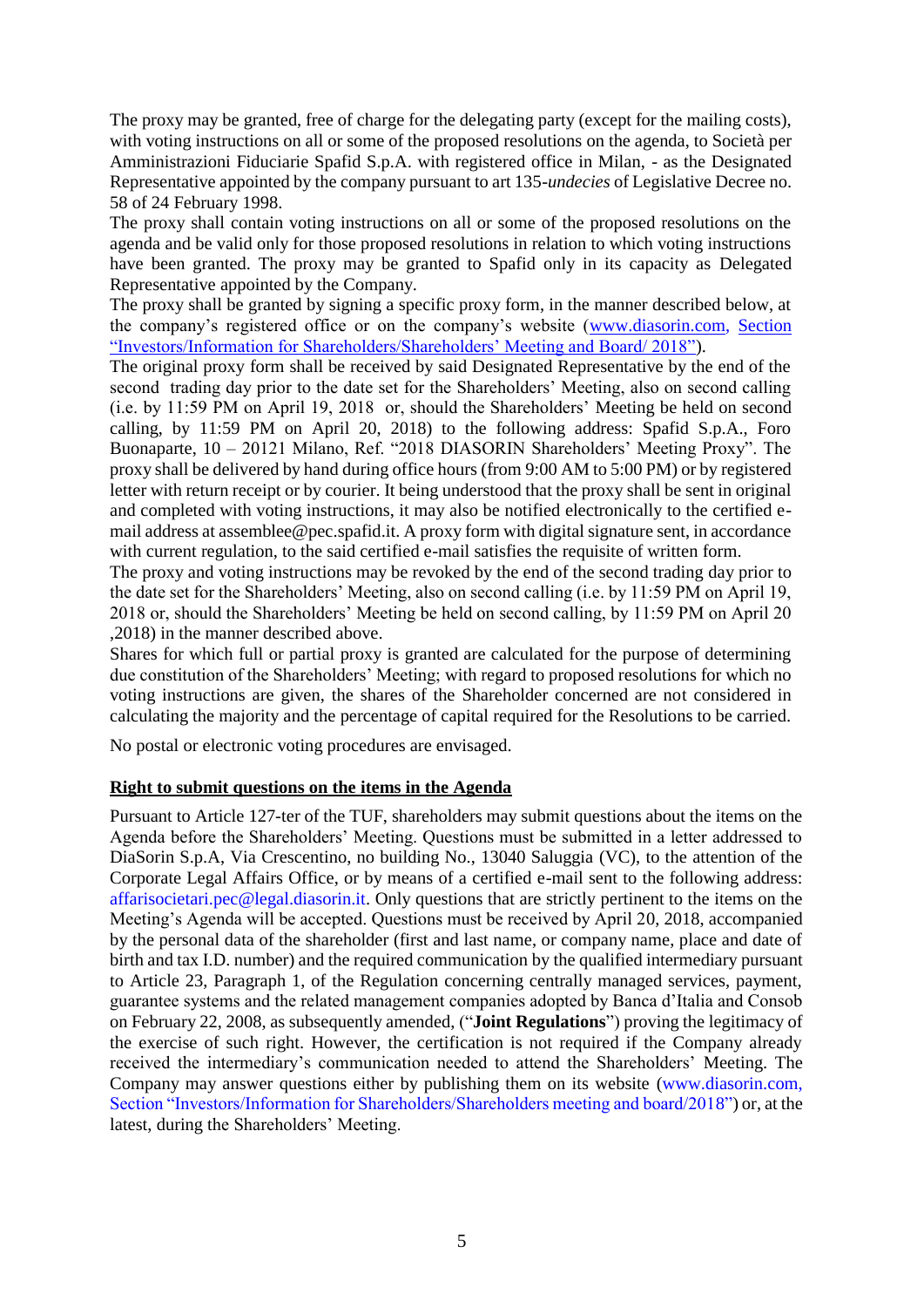#### **Right to amend and add motions to items in the Meeting's Agenda**

Pursuant to Article 126-*bis* of the TUF, shareholders who, individually or jointly, represent at least one-fortieth of the Company's share capital may request in writing, within 10 days from the publication of this Notice (i.e. by March 29, 2018) that the Meeting's Agenda be amended, listing on their application the additional items or further motions to items already included in the Agenda that they are suggesting. Any additions made to the items on the Agenda of the Shareholders' Meeting as a result of such requests must be publicized in the same manner required for the publication of the Notice of Shareholders' Meeting, at least 15 days before the date of the Shareholders' Meeting (i.e. by April 8, 2018). Amendments are not allowed for items on the Agenda with regard to which, pursuant to law, the Shareholders' Meeting is required to vote upon a motion submitted by the Board of Directors or based on a draft or report prepared by the Board of Directors, other than those referred to in Article 125-*ter*, Paragraph 1, of the TUF. Amendments, delivered within the deadline and at the address mentioned above, must be sent to the Company by registered letter with return receipt or by an e-mail communication sent to the following certified email address: [affarisocietari.pec@legal.diasorin.it,](mailto:affarisocietari@diasorin.it) and they must be accompanied by a report on the items submitted for discussion. The right to exercise this right is attested by a communication to the Company by the qualified intermediary pursuant to Article 23, Paragraph 1, of the Joint Regulations certifying the ownership of the shares by the requesting shareholders, valid as of the date of the request. The report by the requesting shareholders, along with any pertinent assessments by the relevant corporate boards, will be published at the same time as such additions to the agenda will be published.

#### \*\*\* \*\*\* \*\*\*

The documents pertaining to the Shareholders' Meeting will be made available to the public at the Company's registered office and on the Company's website (www.diasorin.com, Section "Investors/Information for shareholders/Shareholders' meeting and board/2018") according to the other procedures envisaged by Consob regulations:

- at least 30 days before the date of the Shareholders' Meeting on first calling, i.e. by March 24, 2018, the Report and Motions for resolutions concerning all items of the agenda, as well as the Information Memorandum on the Stock Option Plan prepared pursuant to Article 84 *bis* of the Issuers' Regulation;
- at least 21 days before the date of Shareholders' Meeting on first calling, i.e. by April 2, 2018:
	- The Annual Financial Report as at December 31, 2017 pursuant to Article 154-*ter* of the TUF (including the draft of Statutory Financial Statements and the Consolidated Financial Statements at December 31, 2017, the Report on Operations - including the Consolidated non-financial statement pursuant to Articles 3 and 4 of Legislative Decree no. 254/2016 as at December 31, 2017 – the Annual Corporate Governance Report and the certifications and reports provided by law);
	- The Compensation Report pursuant to Article123-*ter* of the TUF and Article 84-*quater* of the Issuers' Regulation;
- at least 15 days before the date of the Shareholders' Meeting on first calling (i.e. by April 8, 2018) the documents required by Article 77, paragraph 2-*bis* of the Issuers' Regulation and by Article 36, paragraph 1, lett. A) of the Regulations of the Markets adopted with CONSOB Resolution No. 16191/2007 will be filed, with the warning that such filing shall take place only at the Company's registered office.

Shareholders are entitled to receive a copy of these documents.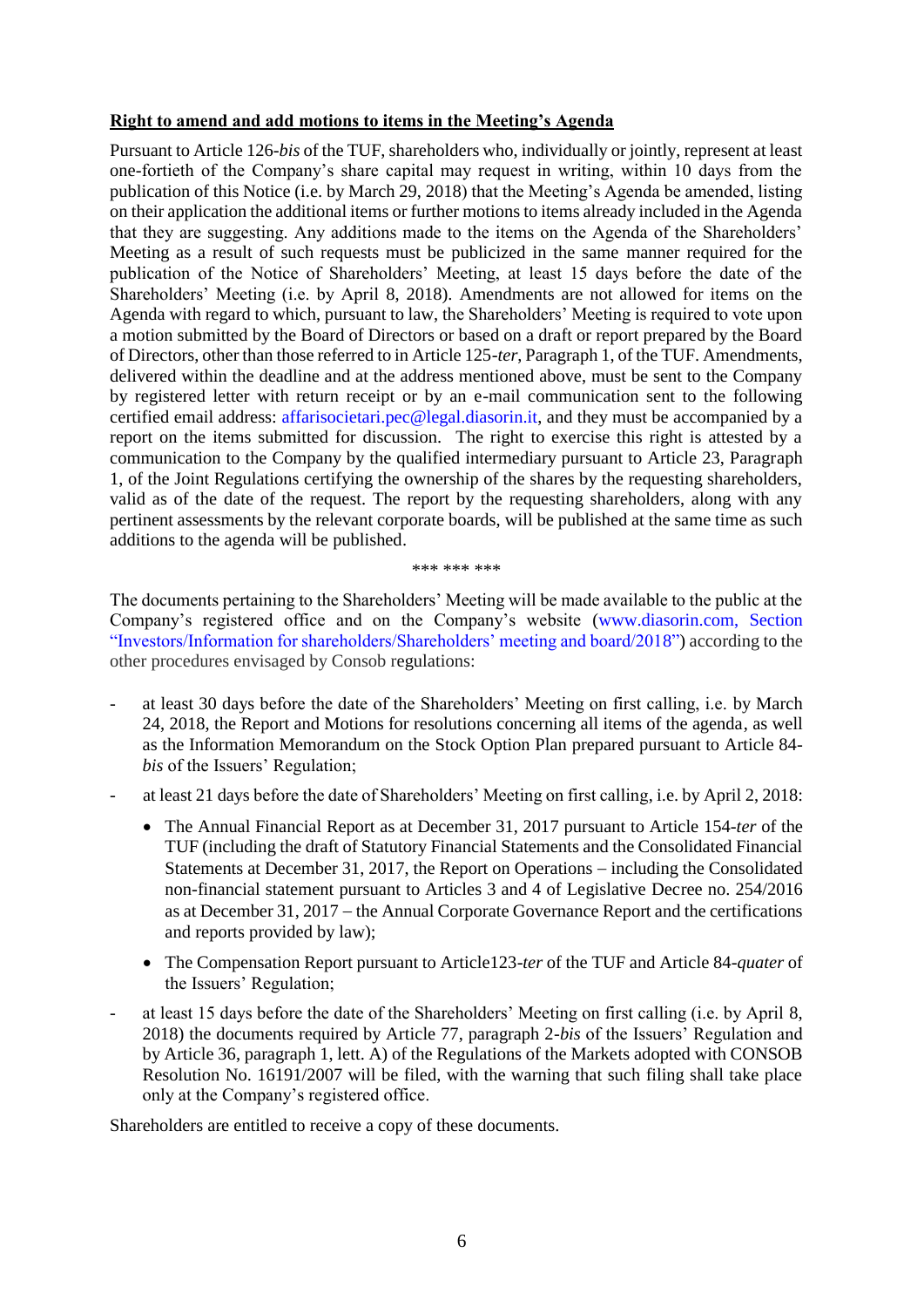This notice is published, pursuant to Article 125-*bis* of the TUF and to Article 84 of the Issuers' Regulation, as well as to Article 8 of the Company's By-Laws, on the Company's website www.diasorin.com (Section "Investors/Information for Shareholders/Shareholders meetings and board/2017") and, as an extract, on the daily newspaper "La Stampa", on the authorized central storage mechanism "1INFO" available on the website www.1info.it and sent to Borsa Italiana S.p.A.

Saluggia, March 19, 2018

The Board of Directors By Gustavo Denegri Chairman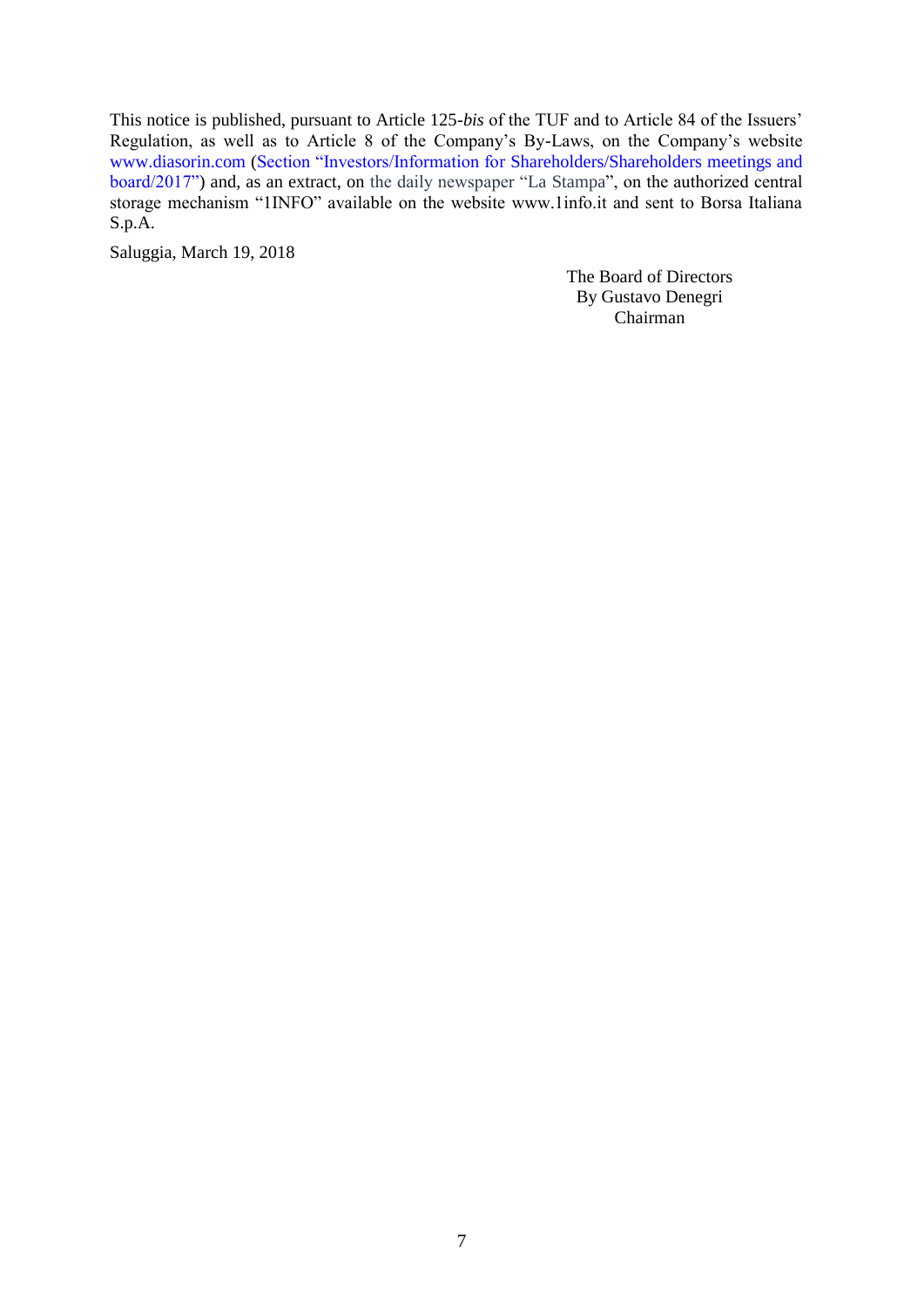#### **Explanatory Report concerning item No. 1 on the Agenda**

<span id="page-7-0"></span>**Motion for the approval of the Statutory Financial Statements at December 31, 2017, of the Report on Operations and to appropriate the year's net profit. Presentation of the Consolidated Financial Statements at December 31, 2017. Connected and related resolutions.** 

The Annual Financial Report at December 31, 2017 pursuant to Article 154-*ter* of Legislative Decree No. 58/1998 (including the draft of Statutory Financial Statements and the Consolidated Financial Statements at December 31, 2017, the Report on Operations – comprising the Consolidated non-financial statement pursuant to Articles 3 and 4 of Legislative Decree no. 254/2016 the Annual Corporate Governance Report and the certifications and reports provided by law) will be made available to the public at the Company's registered office and it will be also published on the Company's website www.diasorin.com (Section "Investors[/Information](http://www.diasorin.com/en/investors/total-shareholders-basis)  [for Shareholders/](http://www.diasorin.com/en/investors/total-shareholders-basis)Shareholders meetings and board/2018") and on the authorized central storage mechanism "1INFO" available on the website www.1info.it, at least 21 days before the date of the Shareholders' Meeting on first calling.

#### **MOTION TO APPROVE THE STATUTORY FINANCIAL STATEMENTS AND TO APPROPRIATE THE 2017 NET PROFIT**

Dear Shareholders,

We ask you to approve the Company's financial statements for the year ended December 31, 2017 and recommend that you appropriate the net profit of 88.587.372,41 Euros as follows:

- considering that the statutory reserve already reached the maximum threshold pursuant to Article 2430 of the Italian Civil Code, to distribute to the shareholders 47.095.865,00 Euros as a dividend of 0,85 Euros per common outstanding share at coupon date, excluding the treasury shares held in portfolio, equal to No. 541.357 shares;
- to carry forward as retained earnings the balance of 41.491.507,41 Euros.

The dividend will be payable starting from May 23, 2018, with coupon date on May 21, 2018, to the common outstanding shares, excluding the treasury shares. According to Article 83 *terdecies* of Legislative Decree No. 58/1998, those resulting as shareholders at the end of the accounting day of May 22, 2018 (record date) shall be entitled to the payment of dividend.

Saluggia, March 7, 2018

The Board of Directors

By Gustavo Denegri Chairman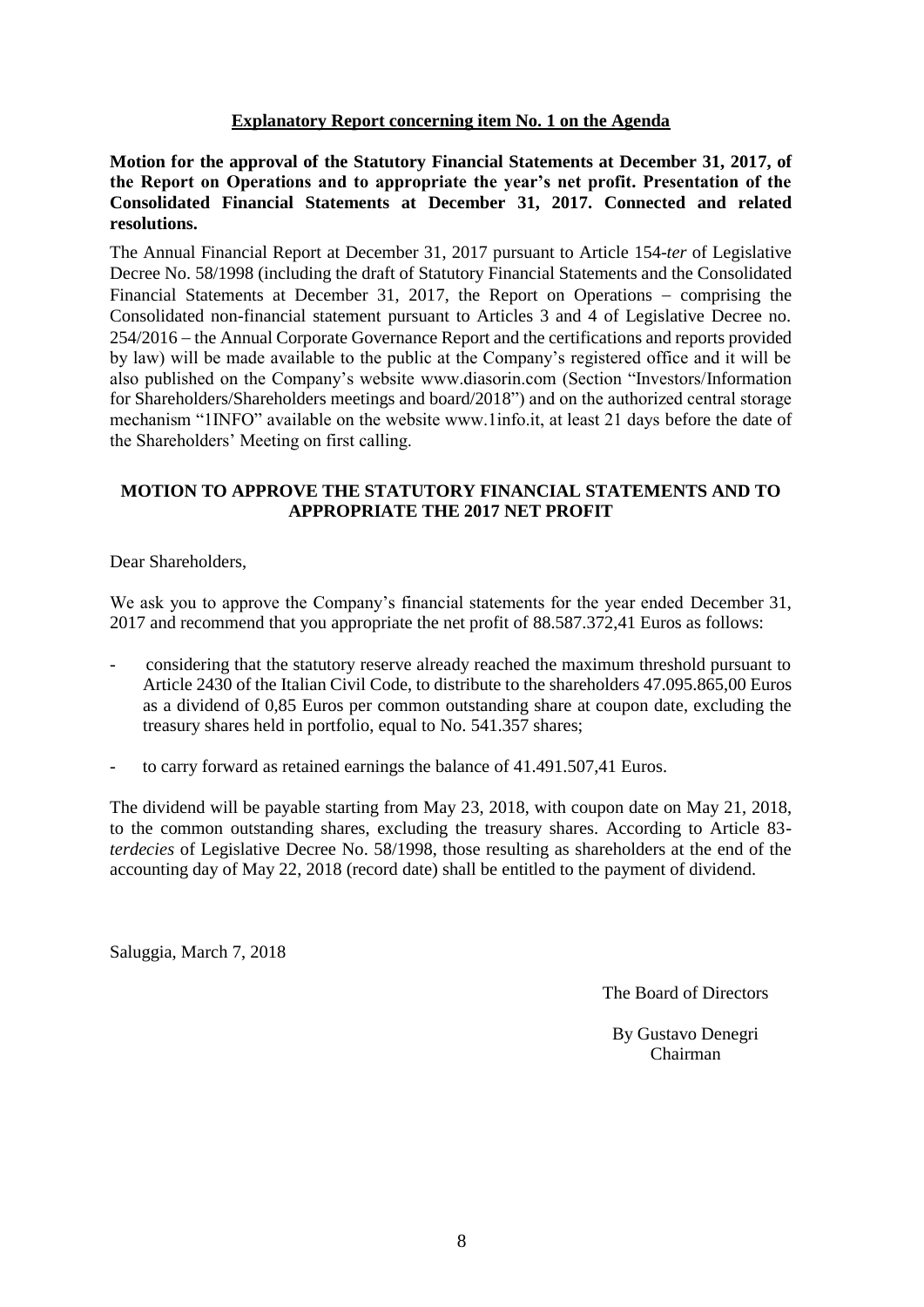#### **Explanatory Report concerning item No. 2 on the Agenda**

#### <span id="page-8-0"></span>**Proposal to distribute an extraordinary dividend to be withdrawn from profit reserve; resolutions connected thereto.**

Dear Shareholders,

you have been convened to discuss and resolve upon the 1 item on the Agenda of the Shareholders' Meeting, concerning the proposal to distribute an extraordinary dividend to be withdrawn from the available - and distributable - profit reserve, as recognized in the Company's draft statutory financial statements as of December 31, 2017 and allocate the year's net profit.

Such proposal is based on the Company's strong profitability, sound financial position and significant cash generation based on which it follows that available reserves can be distributed without prejudice to the economic and financial condition of the Company, given that such available reserves have not been set for specific objectives in the period.

Based on share capital and shareholders' equity reserves of DiaSorin S.p.A, and specifically on Profit Reserves amounting to Euro 332.562.599,08 as at December 31, 2017, as provided in the financial statements approved by the Shareholders' Meeting, the Board of Directors propose the distribution of an extraordinary dividend equal to Euro 1,80 for each share outstanding, with the exception of treasury shares, for a total amount of Euro 99.732.420,00 to be withdrawn from "Retained Earnings" Reserve.

Should, on the basis of the options being exercised (or that will become exercisable) under the Stock Option Plans prior the dividend's detachment date, the aforementioned options be exercised and, consequently, DiaSorin common shares be granted to the same Beneficiaries, the number of shares entitled to receive the extraordinary dividend may increase to a maximum overall amount to be withdrawn from "Retained Earnings" Reserve, amounting to 99.778.050,00, without prejudice to the extraordinary dividend per share equal to Euro 1,80. Equally, should a buyback plan be implemented, and additional treasury share be purchased prior the dividend's detachment date, the number of options entitled to receive dividend may decline with a consequent reduction in the total amount to be withdrawn from the aforementioned reserve.

Regarding the distribution timetable, the following dates have been scheduled as provided by Borsa Italiana S.p.A. calendar: detachment date of coupon n. 13 on December 27, 2018, record date on December 28, 2018 and payment date on December 31, 2018.

Dear Shareholders, based on the above, we kindly ask you to approve the following resolution:

#### "*The Ordinary Shareholders' Meeting of DiaSorin S.p.A.,*

*having examined the Statutory Financial Statements as of December 31, 2017, and the consequent proposal to allocate the net profit based on which it follows that available reserves can be distributed;* 

#### *resolves*

*1. to distribute to the Shareholders an extraordinary dividend of Euro 1,80 on each share outstanding, with the exception of treasury shares as of such date, for a total amount of Euro 99.732.420,00 to be withdrawn from the Profit Reserve – and more specifically from the "Retained earnings" Reserve; it being understood that such total amount may increase to a*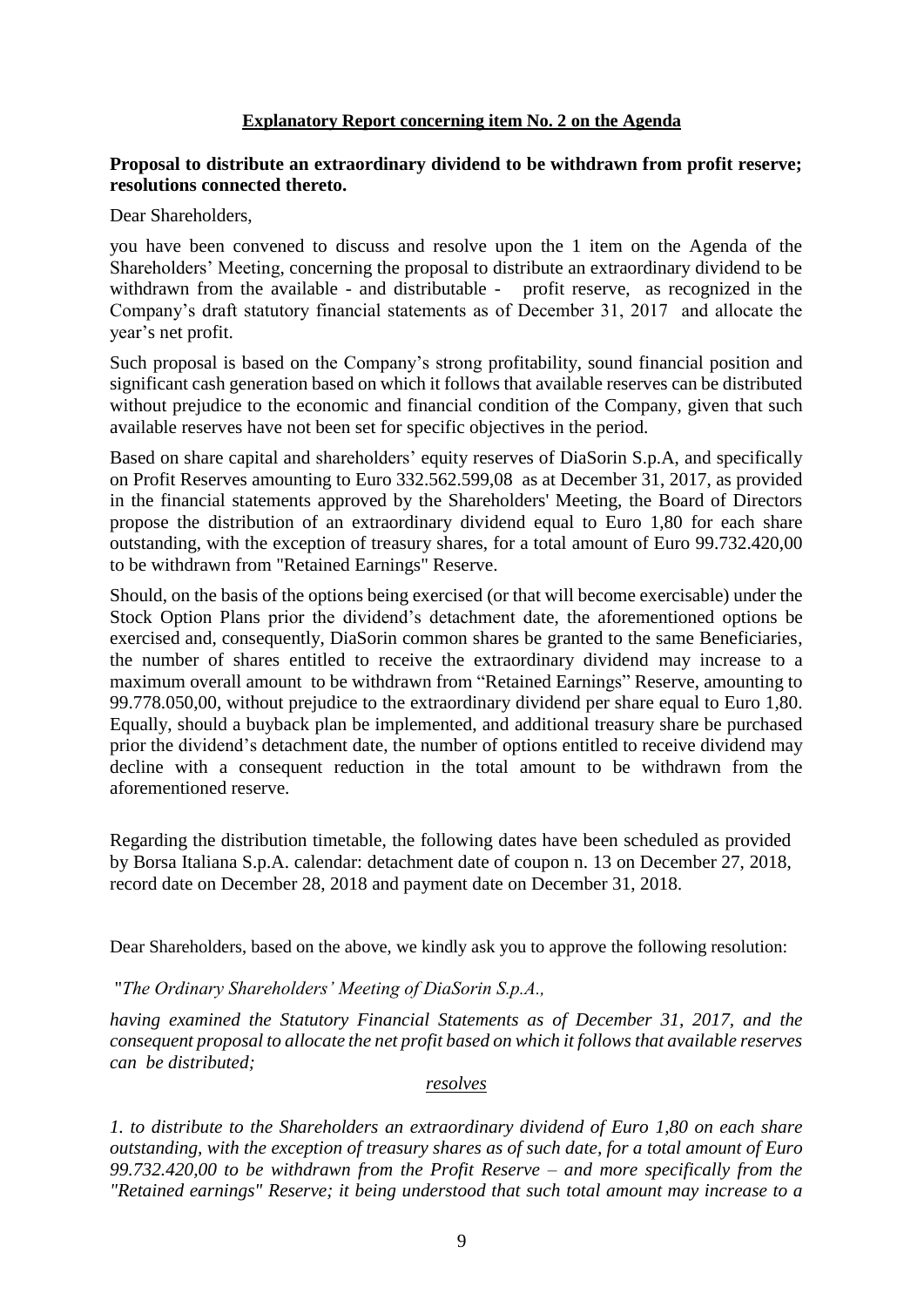*maximum of Euro 99.778.050,00 in the event of an increase in the number of shares entitled to receive the dividend, or may decline in the event of an increase in the number of treasury shares, without prejudice to dividend per share to the extent established above; 2. to establish detachment date of coupon n. 13 on December 27, 2018, record date on December 28, 2018 and payment date on December 31, 2018".*

Saluggia, March 7, 2018

On Behalf of the Directors

The Chairman Gustavo Denegri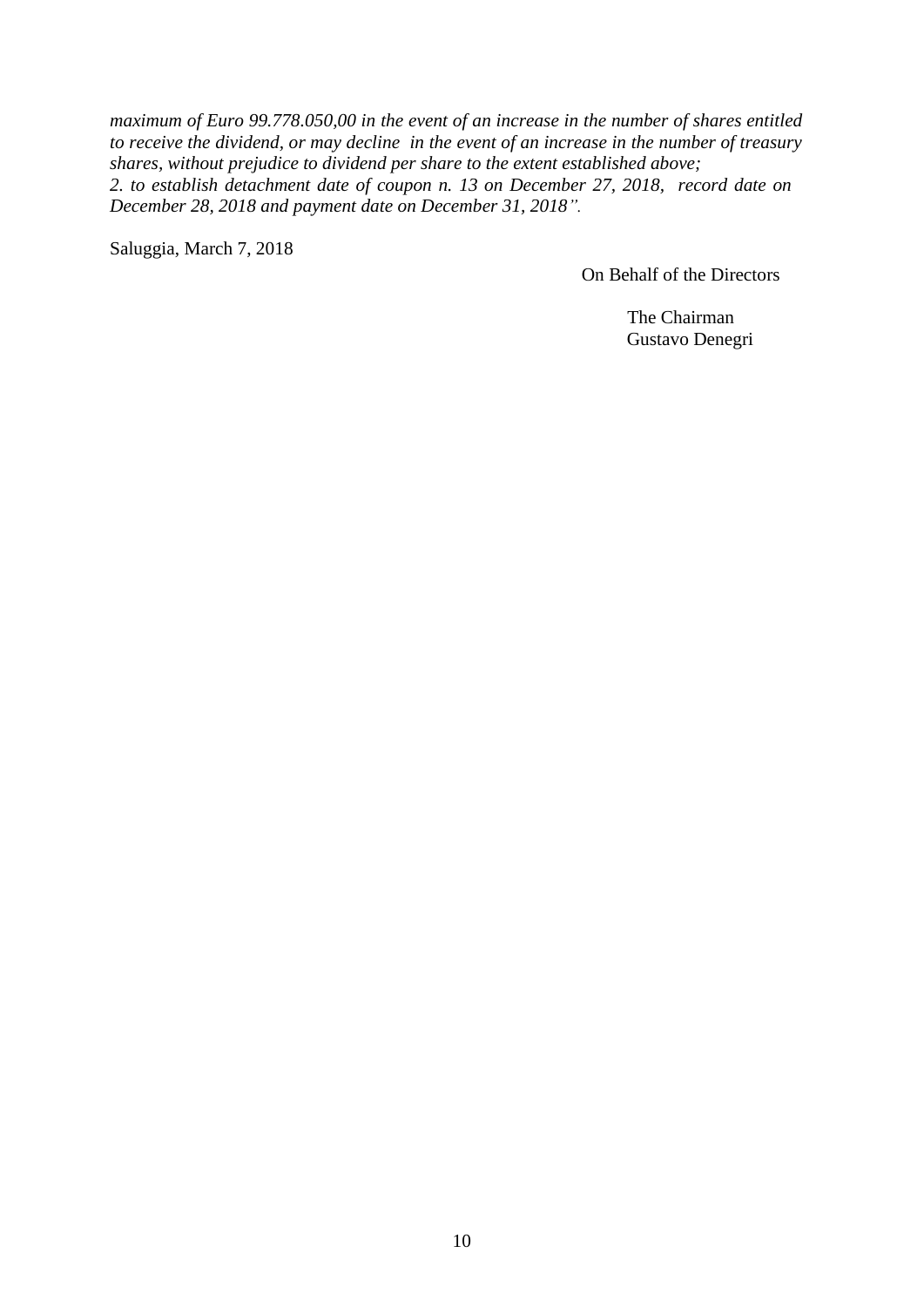#### **Explanatory Report concerning item No. 3 on the Agenda**

#### <span id="page-10-0"></span>**Compensation Report pursuant to Article 123-***ter* **of Legislative Decree No. 58/1998.**

Dear Shareholders,

the Board of Directors of your company has called you to a Shareholders' Meeting to present the Compensation Report pursuant to Article 123-*ter* of Legislative Decree No. 58/1998 and Article 84-*quater* of CONSOB Resolution No. 11971/1999 (the "**Issuers' Regulations**") and in compliance with Annex A, Schemes 7-*bis* and 7-*ter* of the said Resolution.

The Compensation Report is divided into the following sections:

• Section I illustrates the Company's policy regarding the remuneration of members of the Board of Directors, General Managers and Executives with Strategic Responsibilities with reference to at least the following year and the procedures used for adoption and implementation of this policy;

 Section II contains the individual remuneration for Directors, Statutory Auditors and General Managers and in aggregate form for Executives with Strategic Responsibilities:

- in the first part supplies an adequate representation of each components of the remuneration, including payments on leaving office or termination of employment relationship, highlighting the consistency of the same with the remuneration policy followed by the Company as approved in the previous year; amounts and composition of remunerations paid in the year 2017 are in line with the Compensation Policy adopted by the Company;
- in the second part illustrates analytically compensation paid in the year  $(2017)$  for any reason and in any form by the Company and its subsidiaries, highlighting components of such compensation that relate to activities carried out in previous years and showing also compensation to be paid in one or several subsequent years for activities carried out in the year, indicating where appropriate an estimate for components that may not be quantified in the year to which the report refers;
- in the third part provides information on the grant of financial instruments to directors, executives and other employees of DiaSorin and its subsidiaries;
- in the fourth part indicates also (applying criteria established in Attachment 3A, Schedule 7-*ter* of the Issuers Regulations), investments held in the Company and its subsidiaries by members of the Company's boards, by its General Manager and by executives with strategic responsibilities, or by their spouses (unless legally separated) and minor children, either directly or through companies controlled by the same, through trust companies or fiduciaries, as resulting from the Shareholders Register, by communications received and other information acquired by the same components of the corporate boards, the General Manager and executive with strategic responsibilities.

The Compensation Report will be made available to the public at the Company's registered office and will be also published on the Company's website www.diasorin.com (Section "Investors[/Information for Shareholders/](http://www.diasorin.com/en/investors/total-shareholders-basis)Shareholders meetings and board/2018") and on the authorized central storage mechanism "1INFO" available on the website www.1info.it, at least 21 days before the date of the Shareholders' Meeting on first calling.

Shareholders are reminded that, in accordance with Article 123-*ter*, Paragraph 6 of Legislative Decree No. 58/1998, they will be called upon to vote for or against Section I of the Compensation Report. The resolution is not binding. The result of the vote will be made available to the public within the legal deadline pursuant to Article 125-*quater*, Paragraph 2, of Legislative Decree No. 58/1998.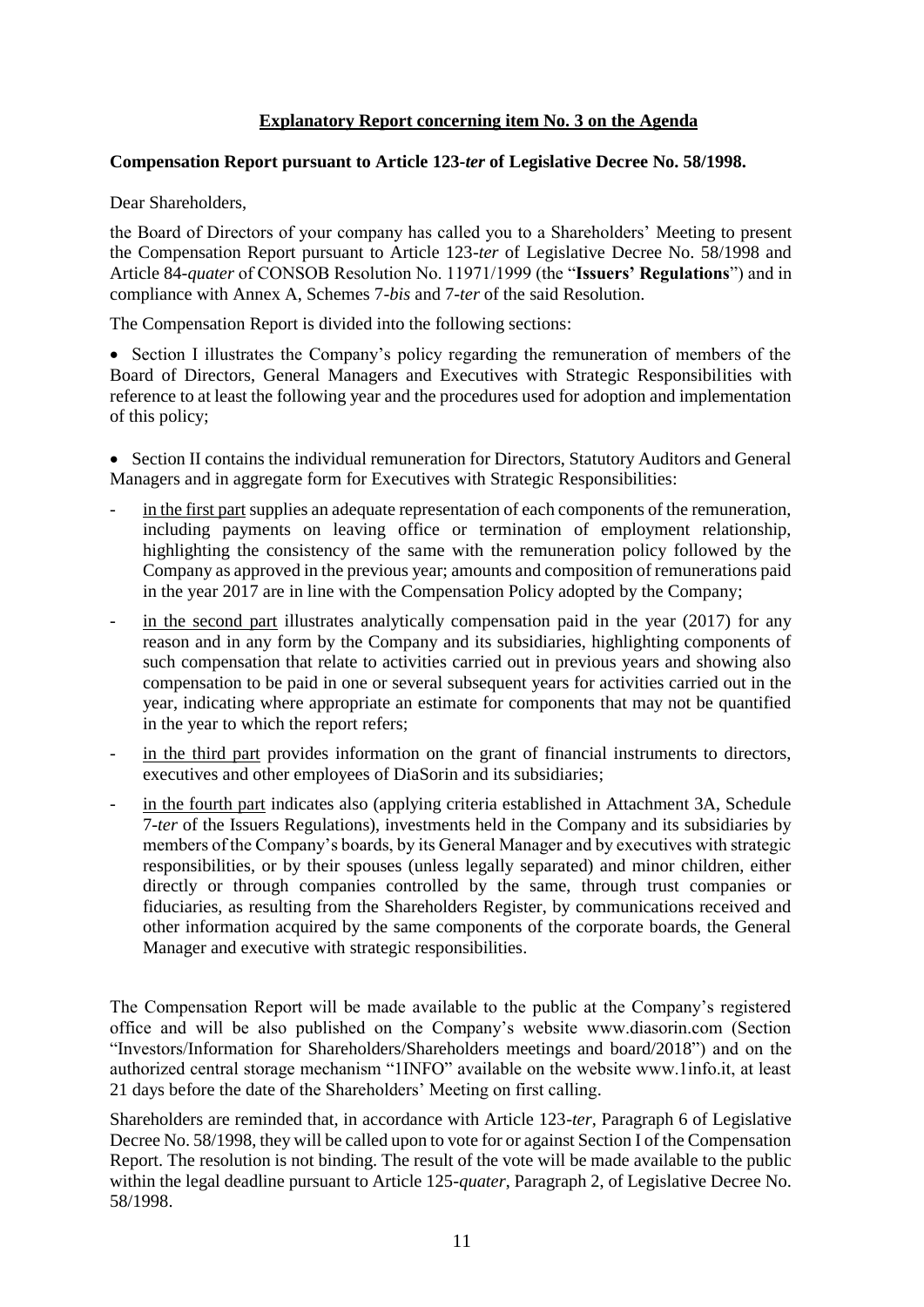Dear Shareholders,

we are therefore asking you to adopt the following resolution:

"*The Shareholders' Meeting of DiaSorin S.p.A., having examined the report drawn up by of the Board of Directors pursuant to Article 123-ter of Legislative Decree No. 58/1998 and to the other applicable law provisions (the Compensation Report), for the effects set forth under Paragraph 6 of the above mentioned article and in particular having examined Section I of the Compensation Report,*

#### *resolves*

*- to approve Section I of the Compensation Report.*".

Saluggia, March 7, 2018

The Board of Directors

By Gustavo Denegri Chairman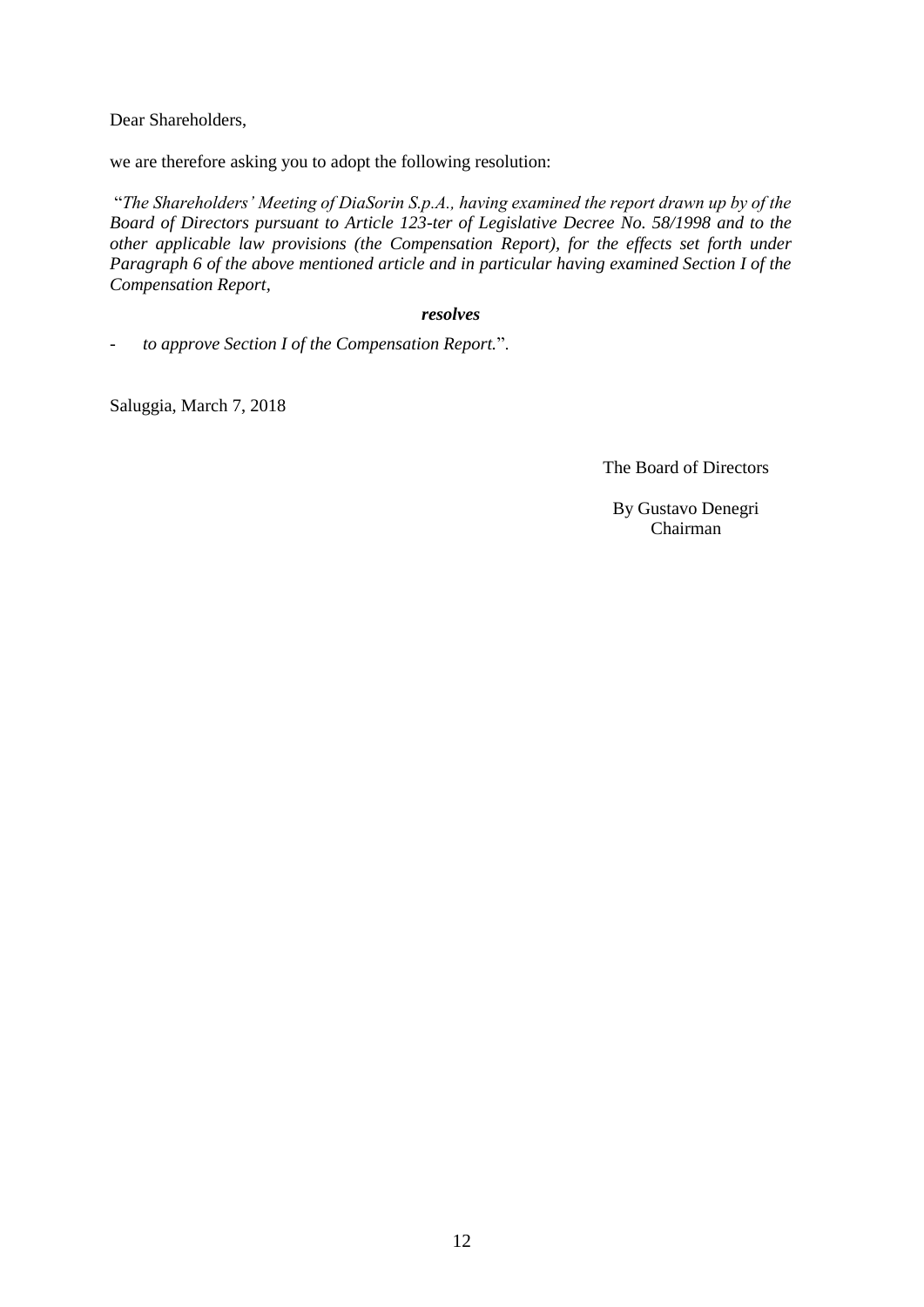#### **Explanatory Report concerning item No. 4 on the Agenda**

#### <span id="page-12-0"></span>**Resolutions pursuant to Article 114-***bis* **of Legislative Decree No. 58/1998 concerning the establishment of a stock option plan. Connected and related resolutions.**

We are submitting for your approval a plan to incentivize and increase the loyalty of employees called "DiaSorin S.p.A. 2018 Stock Option Plan" (the "**2018 Plan**") reserved for key executives of DiaSorin S.p.A. ("**DiaSorin**" or the "**Company**") and the companies that it controls directly or indirectly (hereinafter the "**Subsidiaries**" and, together with DiaSorin, the "**Group**"), pursuant to Article 144-*bis* of Legislative Decree No. 58/1998 (the "**TUF**"), which shall be implemented through free grants of options valid to buy common treasury shares held by the Company.

An Information Memorandum about the 2018 Plan, prepared in accordance with Article 84-*bis*  of the CONSOB Resolution No. 11971/1991, as amended, (hereinafter the "**Issuers' Regulations**") and in compliance with the Annex 3A of the Issuers' Regulations, has been made available to the public within the deadline and in the manner required pursuant to law.

#### **1. Reasons for adopting the 2018 Plan**

The purpose of the 2018 Plan is to continue the policy of incentivizing and increasing the loyalty of key Group executives by making them feel part of the Company's ownership base, thereby helping retain within the Group their specific competencies by allowing them to share in the Company's profits and future growth.

The motion for the adoption of the 2018 Plan has been submitted by the Board of Directors upon recommendation of the Compensation Committee.

With reference to the incentivizing remuneration based on stock options plans, it should be also noted that the adoption of remuneration plans based on shares is consistent with the recommendations set forth in Article 6 of the Corporate Governance Code issued by Borsa Italiana S.p.A. and with the principles included in the "Compensation Policy" adopted by the Company, as described in the Compensation Report pursuant to Article 123-*ter* of the TUF, available on the Company's website www.diasorin.com (Section Investors/Governance/Corporate Governance system).

#### **2. Subject and Implementation Method of the 2018 Plan**

The 2018 Plan calls for free grants, to each of the beneficiaries identified within the category of recipients listed in Section 3 below (hereinafter the "Beneficiary/ies"), of options (hereinafter the "**Options**") that convey to the Beneficiary the right to buy common treasury shares held by the Company, based on the ratio of 1 share for each exercised Option, in accordance with the terms and conditions of the 2018 Plan, at a price that will be determined by the Board of Directors at the time of the Option grant, in an amount that shall not be less than the simple average of the official prices at which the DiaSorin common shares are traded on the Online Stock Market organized and operated by Borsa Italiana S.p.A. during the period between the Option Grant Date (as defined below) and the same day of the previous calendar month (hereinafter the **Exercise Price**

We recommend that 675,000 DiaSorin common shares be available for allotment to the Beneficiaries in implementation of the 2018 Plan.

For the purpose of implementing the 2018 Plan, the Company's Ordinary Shareholders' Meeting (convened for April 23, 2018 on the first calling and April 24, 2018 on the second calling) will be asked to approve, as the 5<sup>th</sup> item on the Agenda, a motion to authorize the Board of Directors to execute transactions to buy and dispose of treasury shares, pursuant to and for the purposes of Article 2357 and Article 2357-ter of the Italian Civil Code and Article 132 of the TUF and related implementation provisions, reserved for use in connection with the 2018 Plan. For additional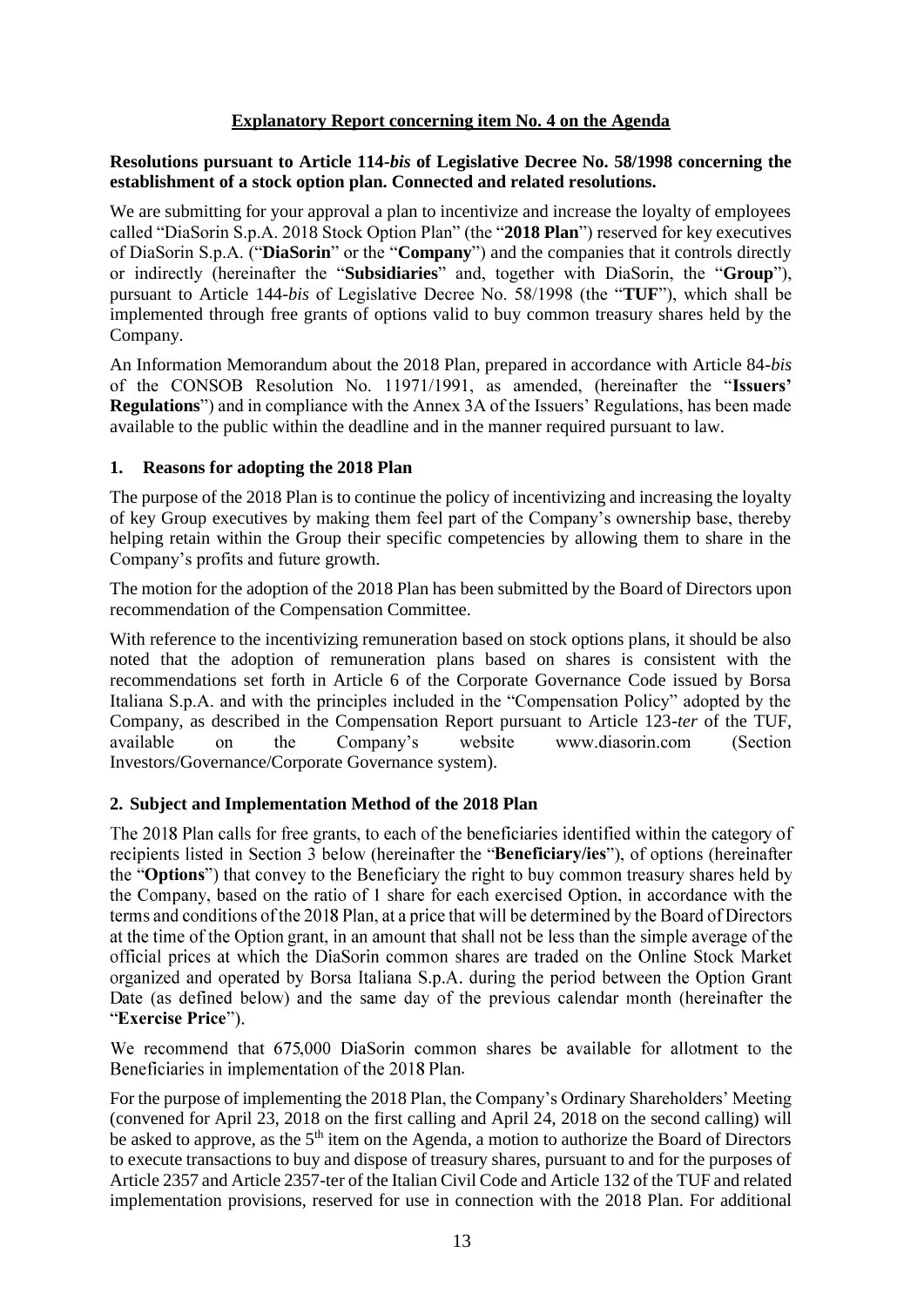information, please consult the relevant explanatory report prepared in accordance with Article 73 of the Issuers' Regulations, which was made available to the public within the deadline and in the manner required pursuant to law.

The Options awarded under the 2018 Plan will convey to the Beneficiaries the right to acquire 675,000 common shares, at the Exercise Price, based on a ratio of 1 share for each awarded exercised Option, in accordance with the terms and conditions of the 2018 Plan, as explained helow.

The Company will make available to the Beneficiaries the shares they are entitled to receive following the exercise of their Options within and not later than 10 (ten) business days after the end of the calendar month during which the Options were exercised. The shares attributable to the Beneficiaries following the exercise of the Option shall have the same ranking for dividends as the Company's common shares on the date of purchase and shall carry the coupons in effect as of that date.

The 2018 Plan does not receive support from the Special Fund to Incentivize Employee Company Stock Ownership referred to in Article 4, Section 112, of Law No. 350 of December 24, 2003.

#### **3. Beneficiaries of the 2018 Plan**

The 2018 Plan is addressed to key executives who, on the Option grant date (the "**Grant Date**") have a permanent employment relationship with the Company or one of its Subsidiaries (or anyway a comparable relationship under the legislation from time to time applicable to the Company or to one of its Subsidiaries).

On each Grant Date, the Board of Directors will designate the individual Beneficiaries, within the abovementioned category, and determine the number of Options awarded to each Beneficiary, taking into account the responsibilities and professional competencies of the Beneficiaries. The Board of Directors will proceed to award the no. 675,000 Options under the 2018 Plan to the Beneficiaries by means of a single resolution.

The Board of Directors may delegate its powers, tasks and responsibilities in connection with the execution and implementation of the 2018 Plan, to the Chairman of the Board of Directors, the Deputy Chairman and/or DiaSorin's Chief Executive Officer, acting jointly or severally, it being understood that the Board of Directors shall have sole jurisdiction over any decision related to and/or concerning a grant of Option to a Beneficiary who is also the Chairman and/or Deputy Chairman and/or DiaSorin's Chief Executive Officer (as well as over any other decision related and/or pertaining to the management and/or implementation of the 2018 Plan concerning the abovementioned parties).

Consistent with the guidelines of the Corporate Governance Code issued by Borsa Italiana S.p.A. and with the Compensation Policy adopted by the Company, the Compensation Committee provides consulting support and makes recommendations with regard to the implementation of the 2018 Plan.

An ongoing employment relationship with DiaSorin or a Subsidiary is an eligibility requirement for the 2018 Plan.

Specifically, under the 2018 Plan, if the employment relationship is ended as a result of a bad leaver situation before the exercise of the Options, all Options awarded to the Beneficiary shall lapse and shall become null and void, thereby releasing the Company from any obligation or liability. Bad leaver refers to situations when the employment relationship is ended due to:

(i) firing of a Beneficiary for cause or: (a) violation by the Beneficiary of the laws governing employment relationships; (b) criminal conviction of the Beneficiary of a crime resulting from a malicious or negligent act;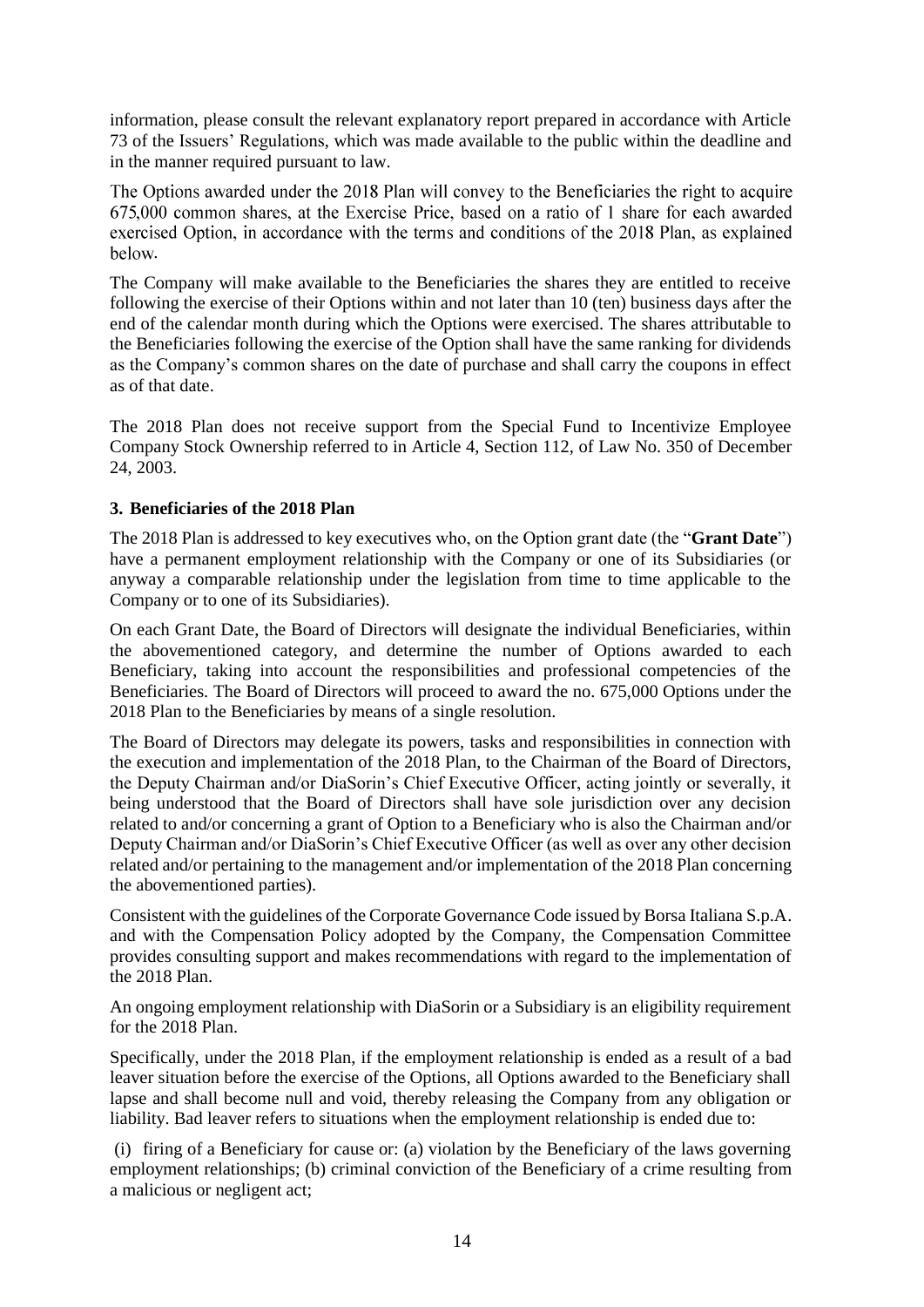(ii) resignation by the Beneficiary not justified by the occurrence of (a) withdrawal from the employment relationship due to a Beneficiary's physical or mental disability (caused by illness or accident) resulting in inability to work for more than 6 (six) months; (b) death of the Beneficiary.

If the employment relationship is ended as a result of a good leaver situation, the Beneficiary will retain the right to exercise his/her awarded Options proportionately to the length of his/her employment after the Grant Date, as against the length of time running between the Grant Date and the initial Option exercise date. Options that are not exercisable shall become void automatically, thereby releasing the Company from any obligation or liability.

Good leaver refers to situations when the employment relationship is ended due to:

(i) firing without cause;

(ii) withdrawal from the employment relationship due to a Beneficiary's physical or mental disability (caused by illness or accident) resulting in inability to work for more than 6 (six) months;

(iii) death of the Beneficiary;

(iv) loss of the status of Subsidiary by the company employing the Beneficiary.

#### **4. Duration of the 2018 Plan and Exercise of the Options**

The Options awarded to a Beneficiary may be exercised in accordance with the provisions of the 2018 Plan Regulations, whose adoption will be delegated to the Board of Directors, and the corresponding option contract.

Under the 2018 Plan, (i) Options may be awarded to Beneficiaries over a period of six months from the date when the 2018 Plan Regulations are approved and (ii) Options are exercisable during the exercise periods defined in the 2018 Plan Regulations and/or the option contract, it being understood that awarded Options may not be exercised for a period of four years following the Grant Date, and in any case not before January  $1<sup>st</sup>$ , 2023.

Without prejudice to the exercise procedure indicated above, Beneficiaries are entitled to early exercise the Options when specific events occur, including:

1. change of control, pursuant to Article 93 of the TUF, even if it does not require the obligation to launch a takeover bid;

2. launch of a takeover bid on the Company shares pursuant to Articles 102 *et seq*. of the TUF; or

3. resolution of transactions that may result in the delisting of DiaSorin ordinary shares.

The Board of Directors shall also have the right to suspend the Beneficiaries' right to exercise their Options during certain periods of the year, or to anyway allow the exercise of the Options if this responds to the best execution of the 2018 Plan, in the interests of the Company and of the Beneficiaries.

#### **5. Restrictions on the Transfer of Options**

Options are awarded on a personal basis and may be exercised exclusively by the Beneficiaries. Unless the Board of Directors resolves otherwise and except for the provisions applicable in the event of transfers due to death, Options may not be transferred or negotiated, pledged or otherwise encumbered by the Beneficiary and/or provided as collateral both as a result of a contract or pursuant to law.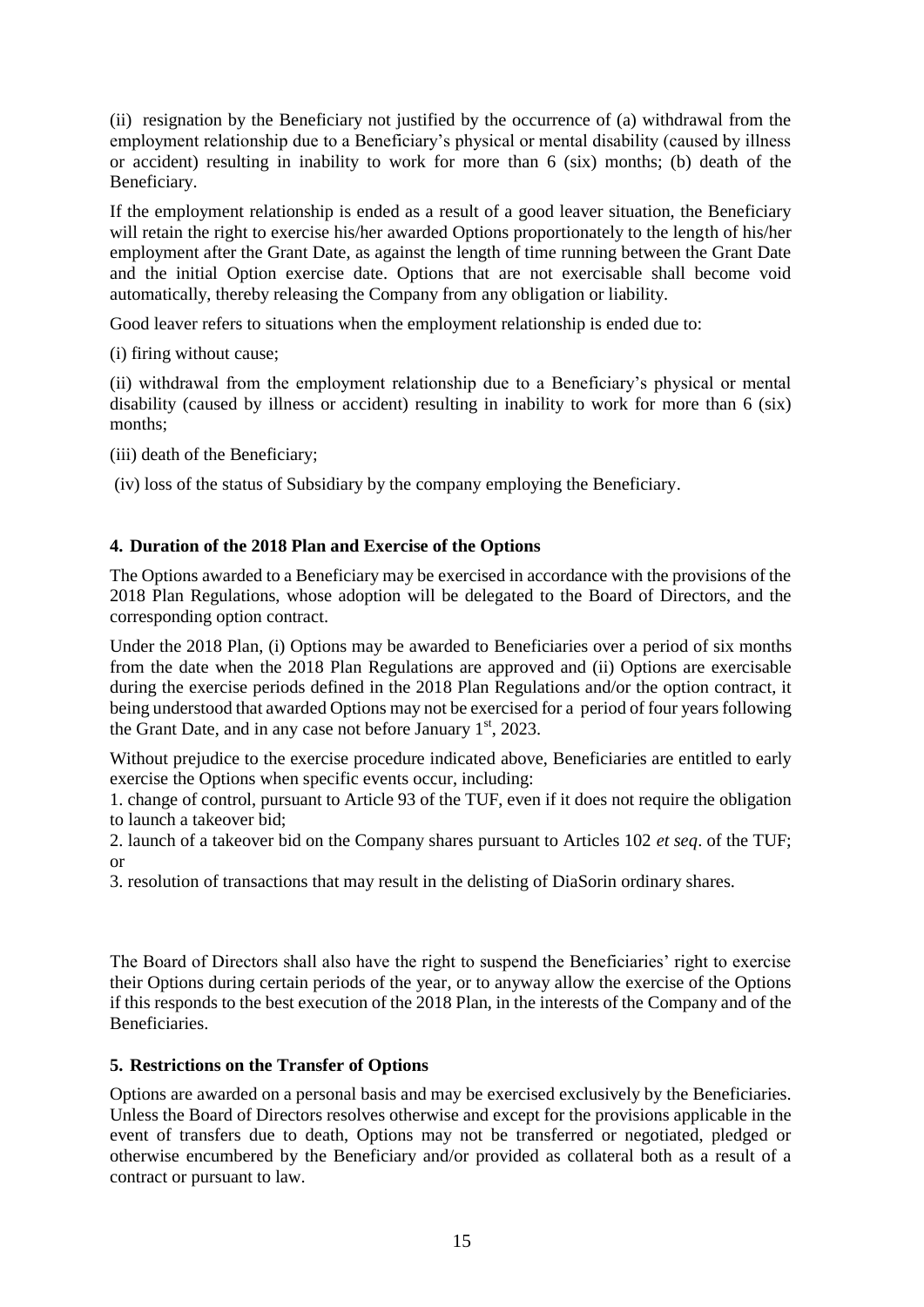There are no restrictions on the transfer of Company ordinary shares acquired through the exercise of the Options.

\*\*\* \*\*\* \*\*\*

Dear Shareholders,

Based on the information provided above, we recommend that you adopt the following resolutions:

"The Ordinary Shareholders' Meeting of DiaSorin S.p.A., having reviewed and approved the Explanatory Report submitted by the Board of Directors,

#### resolves to

(i) approve, pursuant to and for the purposes of Article 114-*bis* of Legislative Decree No. 58/1998, the establishment of a new stock option plan called "DiaSorin S.p.A. 2018 Stock Option Plan" with the characteristics (including implementation conditions and requirements) specified in the Explanatory Report of the Board of Directors and in the Information Memorandum prepared in accordance with article 84-*bis* of CONSOB regulations no. 11971/1999, as amended, (thereto attached under letter "A"), delegating to the Board of Directors the task of adopting the required regulations;

(ii) grant to the Board of Directors any and all powers that may be necessary or appropriate to implement the "DiaSorin S.p.A. 2018 Stock Option Plan," including, the following nonexhaustive list being provided merely by way of example, all powers to designate the Beneficiaries and determine how many options should be awarded to each Beneficiary, proceed with the granting of Options to the Beneficiaries, and carry out all acts, required activities, formalities and communications that may be necessary or appropriate for the purpose of managing and/or implementing the Plan, with the option of delegating its powers, tasks and responsibilities in connection with the execution and implementation of the Plan to the Chairman of the Board of Directors, the Deputy Chairman and/or DiaSorin's Chief Executive Officer, acting jointly or severally, it being understood that the Board of Directors shall have sole jurisdiction over any decision related to and/or concerning a grant of Option to a Beneficiary who is also the Chairman and/or Deputy Chairman and/or DiaSorin's Chief Executive Officer, as well as over any other decision related and/or pertaining to the management and/or implementation of the 2018 Plan concerning the abovementioned parties."

Saluggia, March 7, 2018

The Board of Directors By Gustavo Denegri Chairman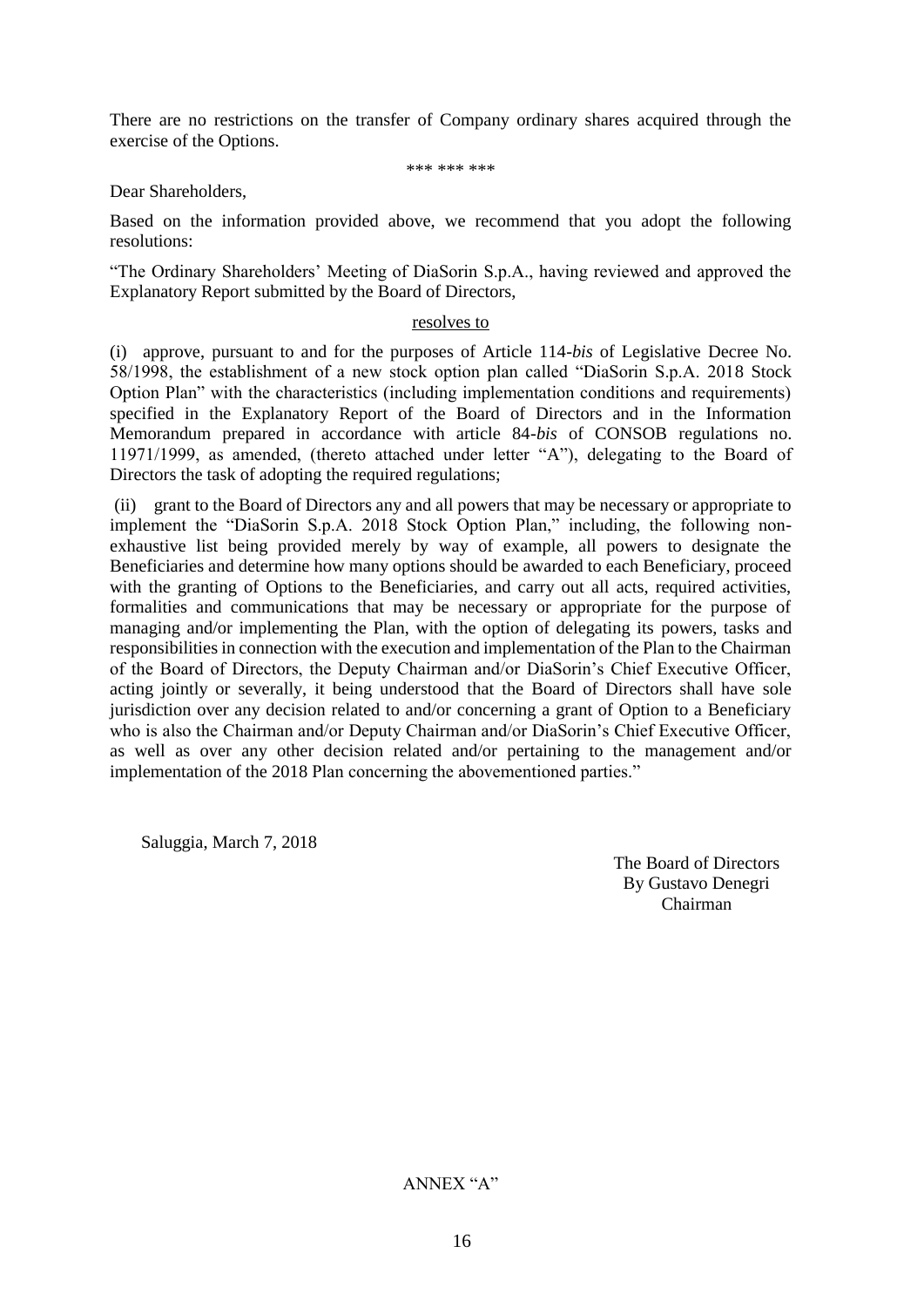DIASORIN S.P.A.

INFORMATION MEMORANDUM ABOUT A COMPENSATION PLAN BASED ON GRANTS OF STOCK OPTIONS, PREPARED IN ACCORDANCE WITH ARTICLE 84-*BIS*  OF REGULATIONS NO. 11971 APPROVED BY THE CONSOB ON MAY 14, 1999, AS AMENDED, WHICH IS BEING SUBMITTED TO THE SHAREHOLDERS' MEETING OF DIASORIN S.P.A. FOR APPROVAL

Saluggia, March 7, 2018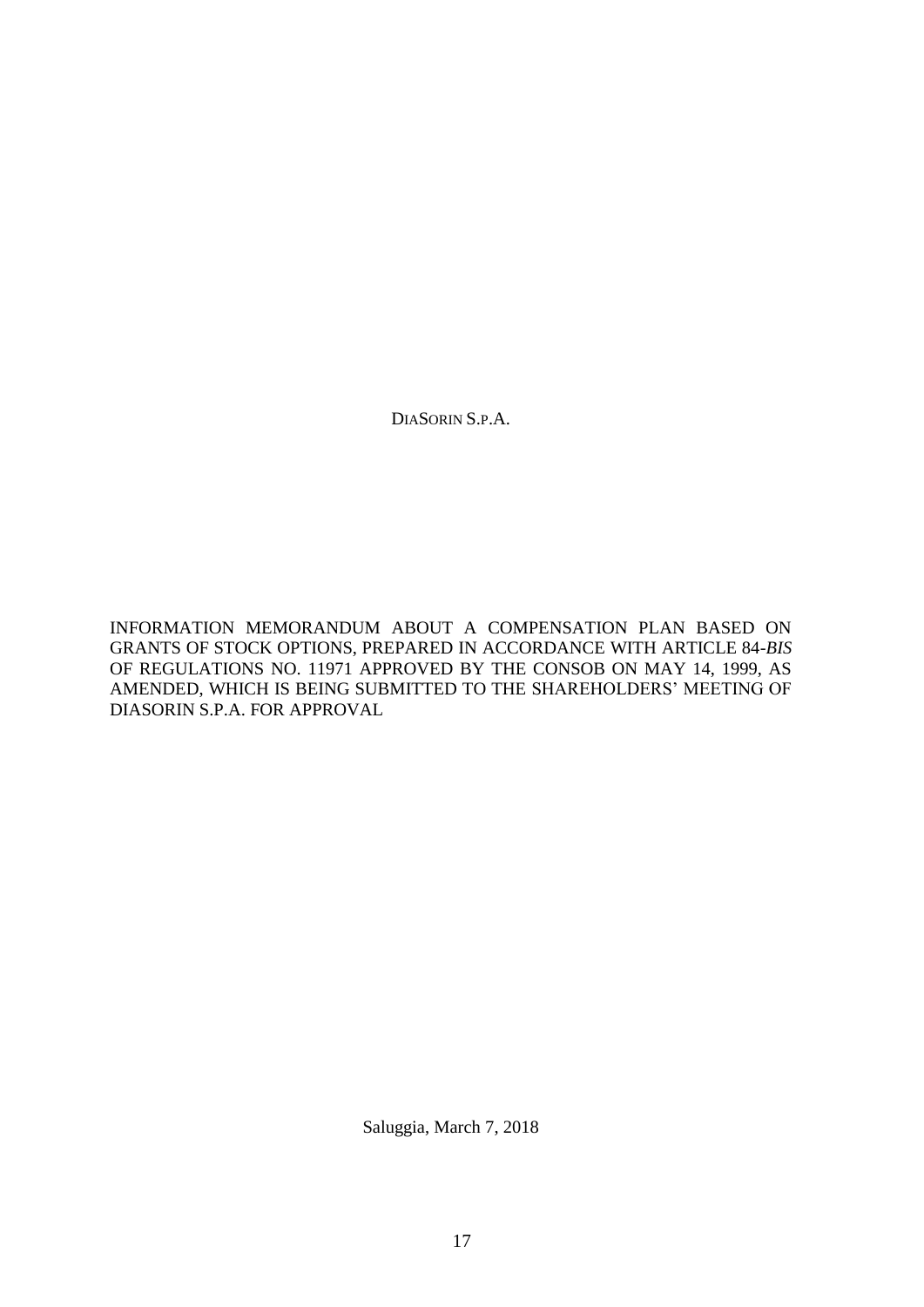### **DEFINITIONS**

The following definitions apply to the corresponding terms, when used in this Information Memorandum.

| <b>Beneficiary</b>                      | The Recipient of an Option grant;                                                                                                                                                                                                                                                                                                                                                                                                                                                                                                                  |
|-----------------------------------------|----------------------------------------------------------------------------------------------------------------------------------------------------------------------------------------------------------------------------------------------------------------------------------------------------------------------------------------------------------------------------------------------------------------------------------------------------------------------------------------------------------------------------------------------------|
| <b>Board</b>                            | The Company's current Board of Directors or its<br>representatives;                                                                                                                                                                                                                                                                                                                                                                                                                                                                                |
| <b>Compensation</b><br><b>Committee</b> | The Company's Compensation Committee, which<br>consulting<br>provides<br>support<br>and<br>makes<br>recommendations with regard to the implementation<br>of the Plan, consistent with the guidelines of the<br>Corporate Governance Code for Listed Companies of<br>Borsa Italiana S.p.A. and the Compensation Policy<br>adopted by the Company, as described in the<br>Compensation Report pursuant to Article 123-ter of<br>the TUF, available on the Company's website<br>www.diasorin.com (Section Governance/Corporate<br>Governance system); |
| <b>DIASORIN</b> or the<br>Company       | DIASORIN S.p.A., with registered office at Via<br>Crescentino (no building number), Saluggia (VC),<br>Italy;                                                                                                                                                                                                                                                                                                                                                                                                                                       |
| <b>Exercise Notice</b>                  | The communication by which a Beneficiary exercises<br>the awarded Options;                                                                                                                                                                                                                                                                                                                                                                                                                                                                         |
| <b>Exercise price</b>                   | The consideration that a Beneficiary will be required<br>to pay to exercise Options and buy Shares;                                                                                                                                                                                                                                                                                                                                                                                                                                                |
| <b>Final Exercise Date</b>              | The final deadline for exercising Options, as defined<br>in the Plan Regulations and/or the Option Contract;                                                                                                                                                                                                                                                                                                                                                                                                                                       |
| <b>Grant Date</b>                       | The date when the Board approves an Option grant to<br>a Beneficiary;                                                                                                                                                                                                                                                                                                                                                                                                                                                                              |
| Group                                   | DIASORIN and its Subsidiaries;                                                                                                                                                                                                                                                                                                                                                                                                                                                                                                                     |
| <b>Information</b><br><b>Memorandum</b> | information memorandum, prepared<br><b>This</b><br>in<br>accordance with Article 84-bis of the Issuers'<br>Regulations and consistent, including with regard to<br>the numbering of sections, with the guidelines<br>provided in Form 7 of Annex 3A to the Issuers'<br>Regulations;                                                                                                                                                                                                                                                                |
| <b>Initial Exercise Date</b>            | The date when Options become exercisable, as<br>defined in the Plan Regulations and/or the Option<br>Contract;                                                                                                                                                                                                                                                                                                                                                                                                                                     |
| <b>Issuers' Regulations</b>             | Consob Regulation No. 11971/1999, as amended;                                                                                                                                                                                                                                                                                                                                                                                                                                                                                                      |
| <b>MTA</b>                              | Abbreviation from the Italian name (Mercato<br>Telematico Azionario) of the Italian online securities<br>market organized and operated by Borsa Italiana<br>S.p.A.;                                                                                                                                                                                                                                                                                                                                                                                |
| Option                                  | The right granted to a recipient to buy Shares in                                                                                                                                                                                                                                                                                                                                                                                                                                                                                                  |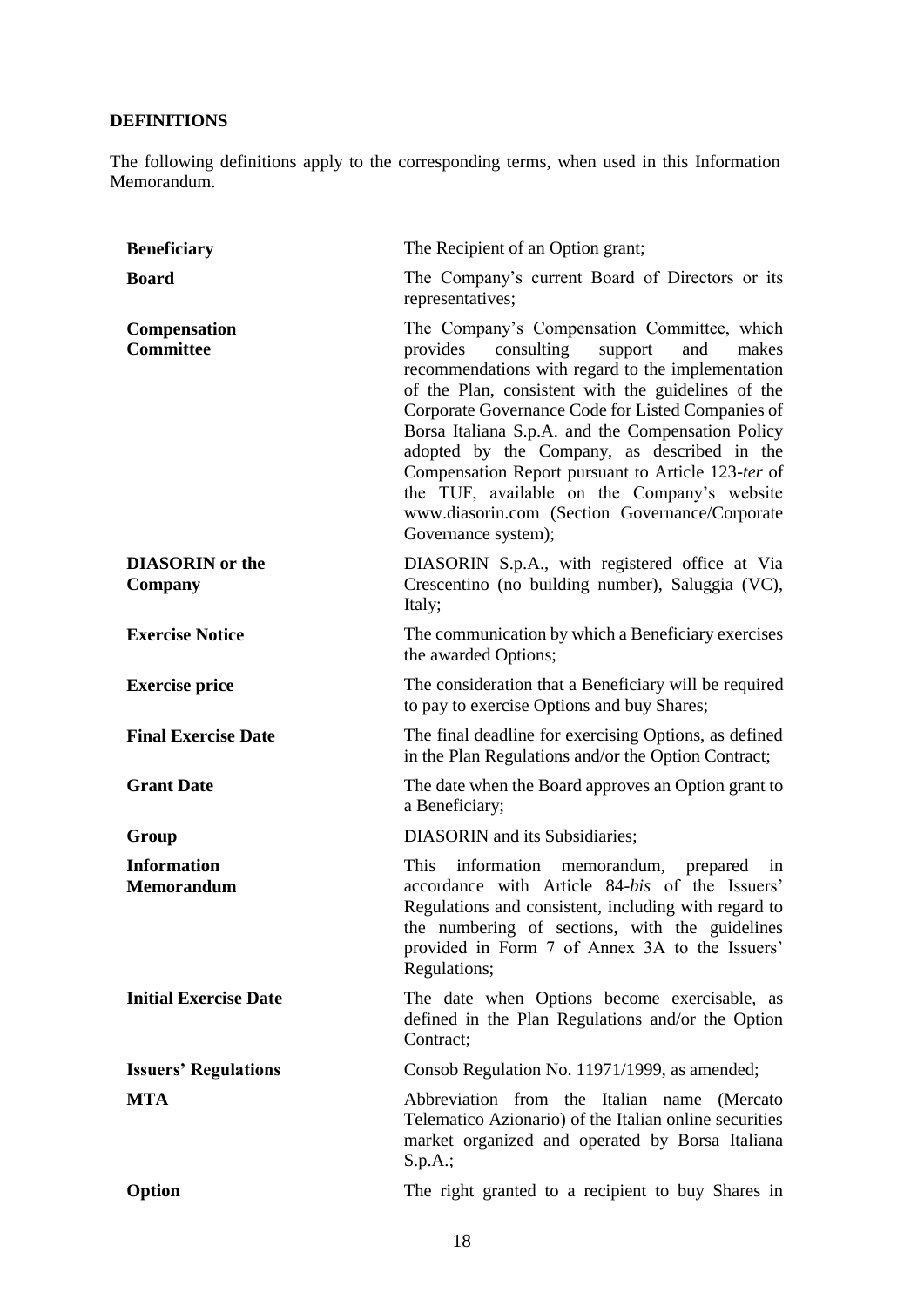|                                                 | accordance with the Plan's rules; each Option<br>conveys the right to buy one Share;                                                                                                                                                                                                                                                                                            |
|-------------------------------------------------|---------------------------------------------------------------------------------------------------------------------------------------------------------------------------------------------------------------------------------------------------------------------------------------------------------------------------------------------------------------------------------|
| <b>Option Contract</b>                          | The Contract by which the Company grants Options<br>to a Beneficiary, duly signed by the latter for<br>acceptance;                                                                                                                                                                                                                                                              |
| <b>Ordinary Shareholders'</b><br><b>Meeting</b> | The Company's Ordinary Shareholders' Meeting<br>convened for April 23, 2018, on the first calling, and<br>April 24, 2018, on the second calling to vote (i) on a<br>motion to adopt the Plan (4 <sup>th</sup> item on the Agenda) and<br>(ii) on a motion to authorize the Board of Directors to<br>buy and dispose of treasury shares (5 <sup>th</sup> item on the<br>Agenda); |
| <b>Plan</b>                                     | The motion to adopt the "DIASORIN S.p.A. 2018<br>Stock Option Plan" approved by DIASORIN's Board<br>of Directors on March 7, 2018, which will be<br>submitted for approval to the Ordinary Shareholders'<br>Meeting, pursuant to Article 114-bis of the TUF;                                                                                                                    |
| <b>Recipient</b>                                | A party who, on the Grant Date, has a permanent<br>employment relationship with the Company or one of<br>its Subsidiaries (or anyway a comparable relationship<br>under the legislation from time to time applicable to<br>the Company or to one of its Subsidiaries), with<br>executive position;                                                                              |
| Relationship                                    | The employment relationship between a Recipient<br>and the Company or a Subsidiary (or anyway a<br>comparable relationship under the legislation from<br>time to time applicable to the Company or to one of<br>its Subsidiaries);                                                                                                                                              |
| <b>Shares</b>                                   | The DIASORIN common shares, with a par value of<br>1 (one) euro each, subject of the Plan, reserved for<br>Beneficiaries who exercise their Options;                                                                                                                                                                                                                            |
| <b>Subsidiaries</b>                             | Italian and foreign companies that are directly or<br>indirectly controlled by the Company, pursuant to<br>Article 93 of the TUF;                                                                                                                                                                                                                                               |
| <b>TUF</b>                                      | Legislative Decree No. 58/1998 (Testo Unico sulla<br>Finanza), as amended                                                                                                                                                                                                                                                                                                       |

#### **FOREWORD**

The subject of this Information Memorandum, prepared in accordance with Article 84-*bis* of the Issuers' Regulations and consistent, including with regard to the numbering of sections, with the guidelines provided in Form 7 of Annex 3A to the Issuers' Regulations, is the motion to adopt the "DIASORIN S.p.A. 2018 Stock Option Plan" approved by DIASORIN's Board of Directors on March 7, 2018, upon recommendation of the Compensation Committee.

The abovementioned motion to adopt the "DIASORIN S.p.A. 2018 Stock Option Plan" will be submitted for approval to the Ordinary Shareholders' Meeting of the Company, convened for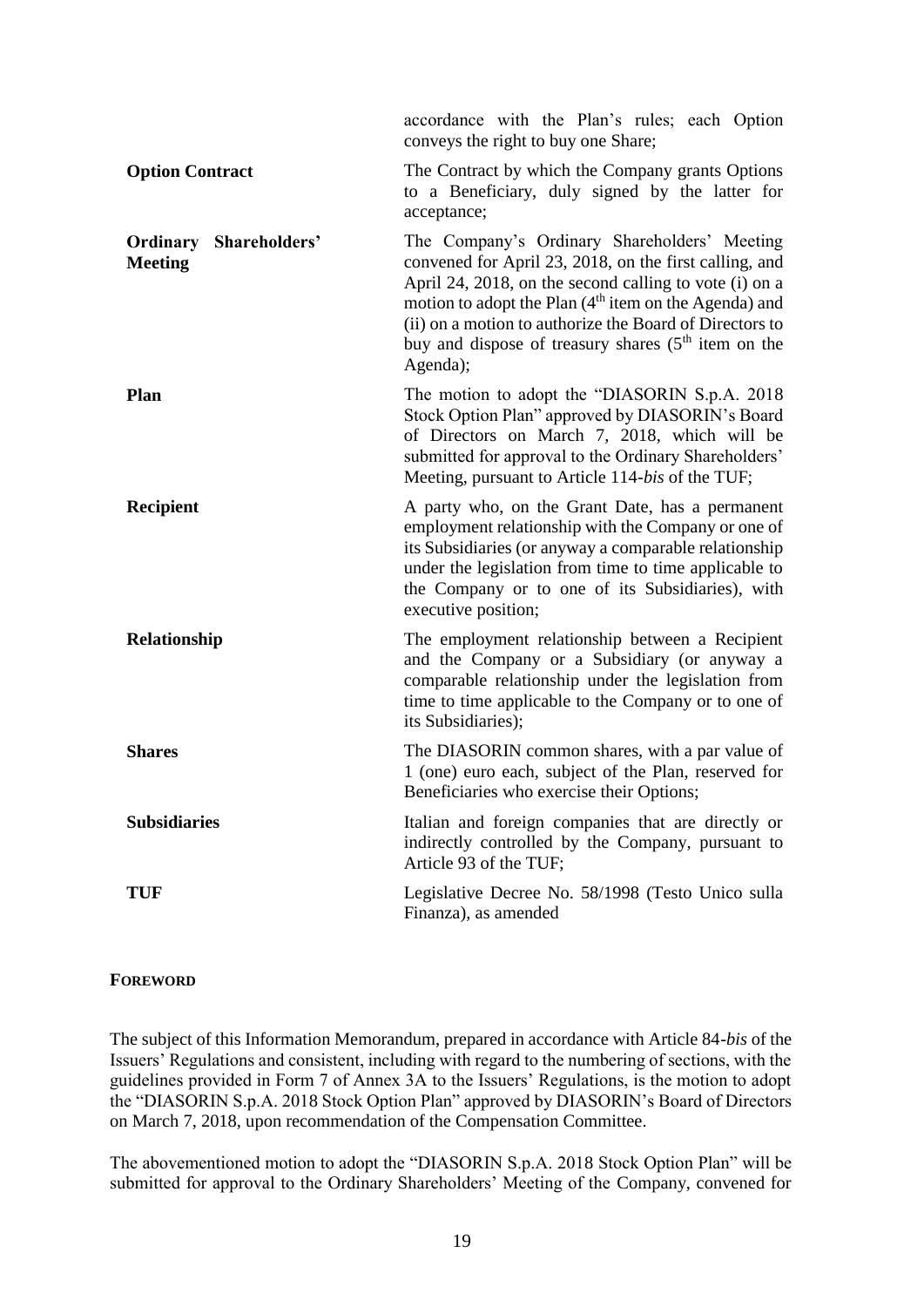April 23, 2018, on the first calling, and April 24, 2018, on the second calling  $(4<sup>th</sup>$  item on the Agenda).

As of the date of this Information Memorandum, the motion to adopt the "DIASORIN S.p.A. 2018 Stock Option Plan" had not yet been approved by the Ordinary Shareholders' Meeting.

Therefore:

(i) this Information Memorandum has been prepared based exclusively on the content of the motion to adopt the "DIASORIN S.p.A. 2018 Stock Option Plan" approved by the Company's Board of Directors on March 7, 2018, upon recommendation of the Compensation Committee;

(ii) any reference to the Plan (as above defined) contained in this Information Memorandum shall be understood as referring to the motion to adopt the "DIASORIN S.p.A. 2018 Stock Option Plan".

If necessary, this Information Memorandum will be updated, within the deadline and in the manner required pursuant to current regulations, if the motion to adopt the "DIASORIN S.p.A. 2018 Stock Option Plan" is approved by the Ordinary Shareholders' Meeting, consistent with resolutions adopted by the Ordinary Shareholders' Meeting and the organizational entities responsible for implementing the Plan.

The Plan shall be considered of "major significance" pursuant to Article 114-*bis*, Section 3, of the TUF and Article 84-*bis* of the Issuers' Regulations, as it is addressed to some Recipients belonging to the top management of DIASORIN.

#### **1. PLAN'S RECIPIENTS**

#### **1.1 Listing by name of the Plan's Recipients who are not members of the Board of Directors or the Managing Board of the issuer of financial instruments, companies controlling the issuer and direct or indirect subsidiaries of the issuer.**

See Section 1.2 below.

#### **1.2 Categories of employees or associates of the issuer of financial instruments, companies controlling the issuer and subsidiaries of the issuer.**

The Plan is addressed to key executives who on the Grant Date have a permanent employment relationship with the Company or one of its Subsidiaries (or anyway a comparable relationship under the legislation from time to time applicable to the Company or to one of its Subsidiaries).

As of the date of this Information Memorandum, the Plan has not yet been approved by the Ordinary Shareholders' Meeting. Under the Plan, the Board of Directors will be responsible for designating the individual Beneficiaries. Consequently, a listing by name of Beneficiaries, within the Recipients category identified above, cannot be provided. It is possible that the Beneficiaries designated by the Board of Directors may also include parties serving as Directors of the Company or its subsidiaries.

#### **1.3 Designation by name of Plan Beneficiaries belonging to the following groups:**

*a) general managers of the financial instrument issuer;*

Not applicable, because as of the date of this Information Memorandum, the Plan has not yet been approved by the Ordinary Shareholders' Meeting.

*b) other executives with strategic responsibilities of the financial instrument issuer not classed as "small", in accordance with Article 3, paragraph 1, letter f) of Regulation no. 17221 of 12*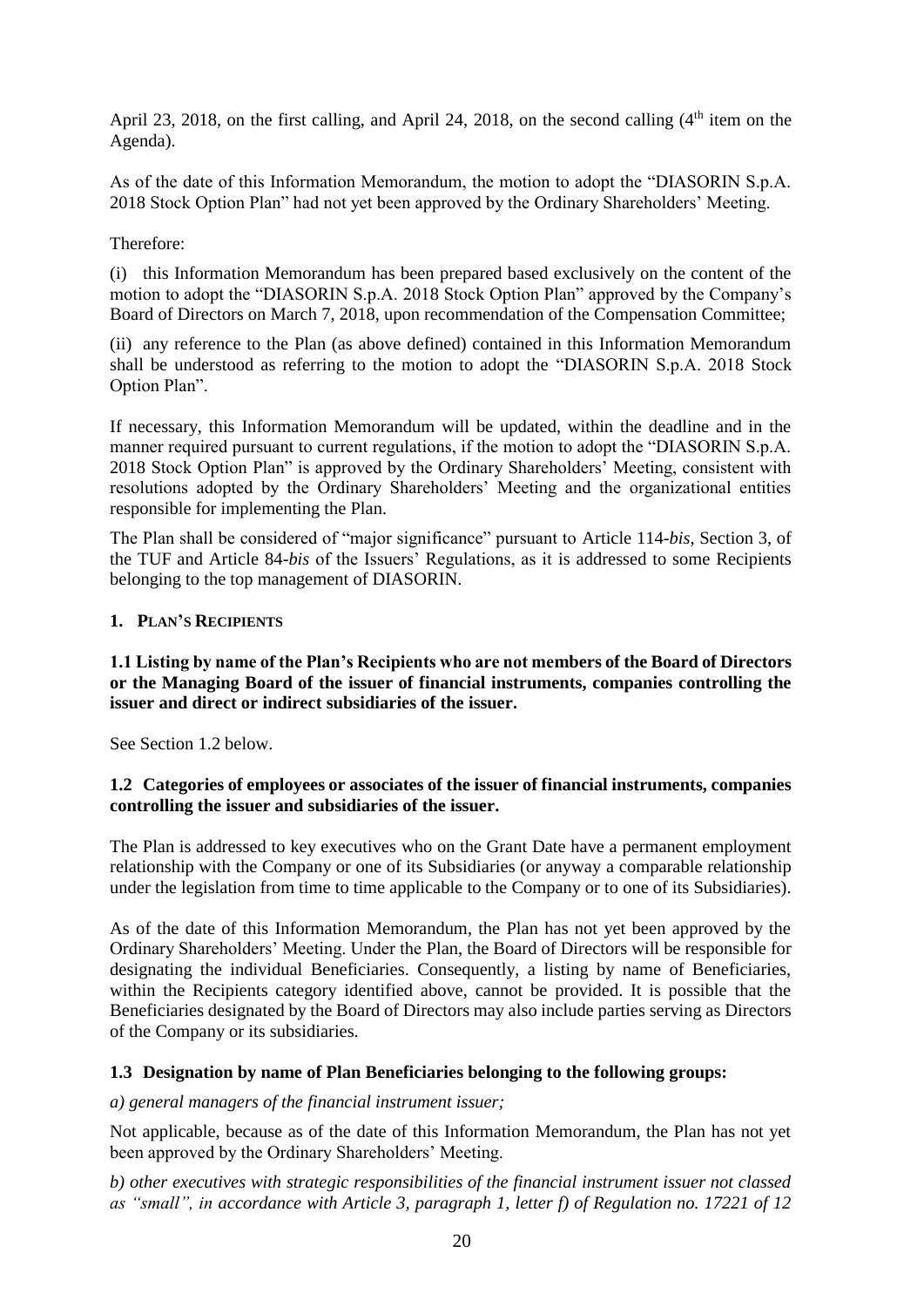*March 2010, if they have, during the course of the year, received total compensation (obtained by adding the monetary compensation to the financial instrument-based compensation) in excess of the highest total compensation assigned to the members of the board of directors or management board, and to the general managers of the financial instrument issuer;*

Not applicable, because as of the date of this Information Memorandum, the Plan has not yet been approved by the Ordinary Shareholders' Meeting.

*c) natural persons controlling the share issuer, who are employees or who collaborate with the share issuer;*

Not applicable, because there are no individuals controlling DIASORIN.

#### **1.4 Description and numerical listing, broken down by category, of the following:**

*a) executives with strategic responsibilities other than those specified under letter b) of paragraph 1.3;*

Not applicable, because as of the date of this Information Memorandum, the Plan has not yet been approved by the Ordinary Shareholders' Meeting.

*b) in the case of "small" companies, in accordance with Article 3, paragraph 1, letter f) of Regulation no. 17221 of 12 March 2010, the indication for the aggregate of all executives with strategic responsibilities of the financial instrument issuer;*

Not applicable, because as of the date of this Information Memorandum, the Plan has not yet been approved by the Ordinary Shareholders' Meeting.

*c) any other categories of employees or collaborators for which different characteristics are envisaged for the plan (e.g. executives, middle management, employees, etc.).*

Not applicable, because as of the date of this Information Memorandum, the Plan has not yet been approved by the Ordinary Shareholders' Meeting.

The Plan does not call for the use of different characteristics for special categories of Recipients nor does it provide criteria for setting different Exercise Prices for different Beneficiaries.

#### **2. REASONS FOR ADOPTING THE PLAN**

#### **2.1 Objectives pursued through the adoption of the Plan**

The reason for and the objectives of the Plan are creation of value for the shareholders and retention of key executives of the Company and its Subsidiaries. The purpose of the Plan is to continue the policy of incentivizing and increasing the loyalty of key Group executives by making them feel part of the Company's ownership base, thereby helping retain within the Group their specific competencies by allowing them to share in the Company's profits and future growth. The Plan's Beneficiaries will be key of DIASORIN and its subsidiaries, identified by the Board by means of a single resolution.

With reference to the incentivizing remuneration based on stock options plans, it should be also noted that the adoption of remuneration plans based on shares is consistent with the recommendations set forth in Article 6 of the Corporate Governance Code issued by Borsa Italiana S.p.A. and with the principles included in the "Compensation Policy" adopted by the Company, as described in the Compensation Report pursuant to Article 123-*ter* of the TUF, available on the Company's website www.diasorin.com (Section Investors/Governance/Corporate Governance system

#### **2.1.1 Additional information**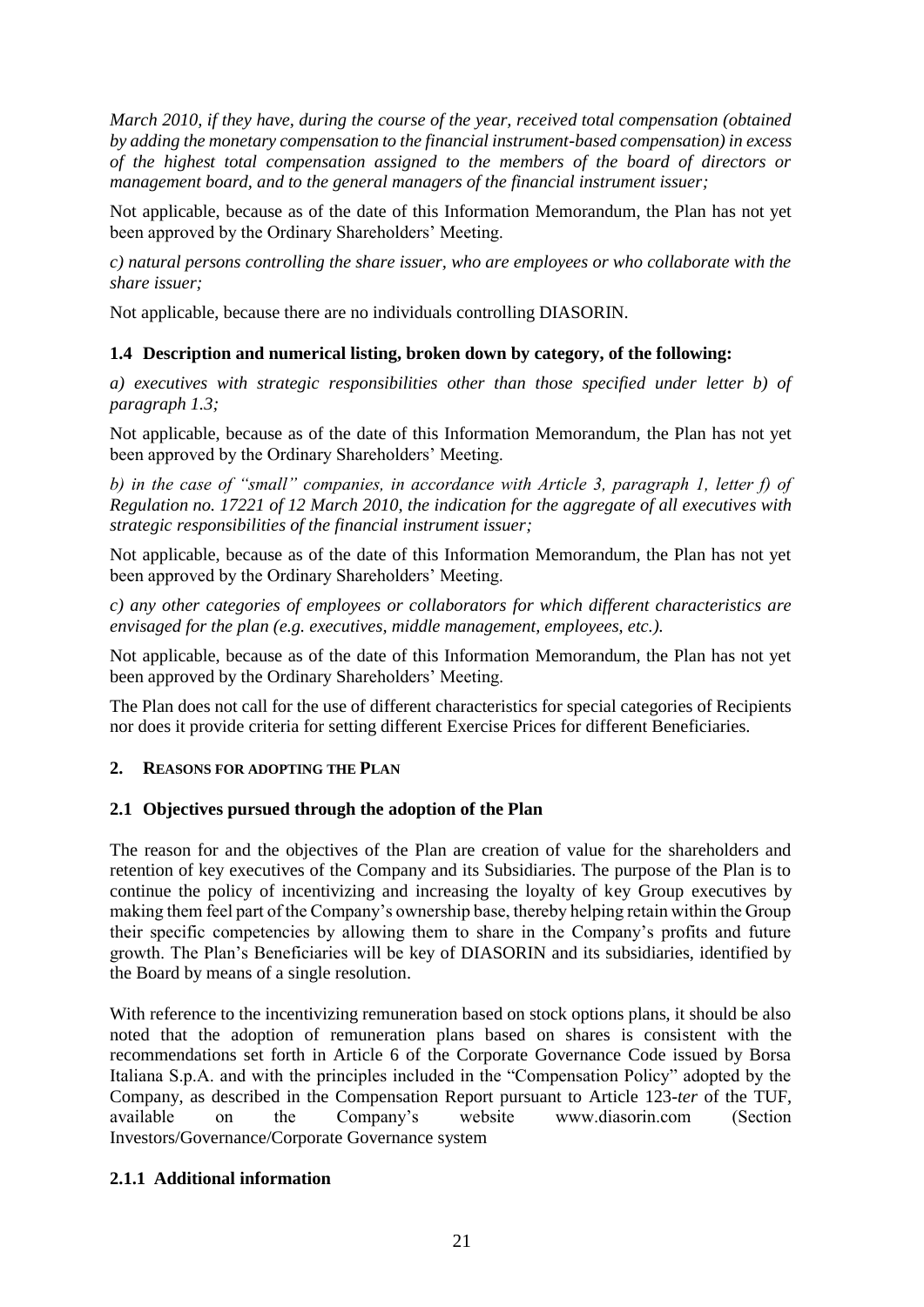Under the Plan, (i) Options may be awarded to Beneficiaries identified over a period of six months from the date when the Plan regulations are approved and (ii) Options are exercisable during the exercise periods defined in the Plan Regulations and/or the Option Contract, it being understood that awarded Options may not be exercised for a period of four years following the Grant Date, and anyway not before January 1, 2023. This length of time was deemed to be the most suitable for achieving the Plan's incentivizing and employee loyalty objectives. Further information is provided in Section 4.2 below.

The Plan does not call for a predetermined ratio between the number of Options awarded to a single Beneficiary and the overall compensation received by that Beneficiary.

#### **2.2 Key variables, including performance indicators used to determine grants under plans based on financial instruments**

Options are awarded to the beneficiaries free of charge and the right to exercise those options is not tied to the achievement of specific performance targets.

#### **2.2.1 Additional information**

Not applicable. Options are awarded to the beneficiaries free of charge and the right to exercise those options is not tied to the achievement of specific performance targets.

#### **2.3 Elements used to determine the amount of compensation based on financial instruments, or criteria for its computation**

The number of options awarded to each beneficiary is determined by the Board, taking into account the responsibilities and professional competencies of the Beneficiaries.

#### **2.3.1 Additional information**

The number of options awarded to each beneficiary shall be determined taking into accounts factors specified in Section 2.3 above

#### **2.4 If applicable, reasons for the decision to offer a compensation plan based on financial instruments not issued by the issuer of financial instruments, such as financial instruments issued by subsidiaries, controlling companies or companies outside the issuer's group; if the abovementioned instruments are not traded on a regulated market, information about the criteria used to determine the value assigned to them**

Not applicable, because the Plan is based on grants of Options that convey the right to acquire through subscription Company Shares.

#### **2.5 Considerations about significant tax and accounting effects that affected the design of the plans**

There were no significant tax and accounting effects that affected the design of the Plan.

#### **2.6 If available, support of the plan by the Special Fund to Incentivize Employee Company Stock Ownership referred to in Article 4, Section 112, of Law No. 350 of December 24, 2003**

The Plan does not receive support from the Special Fund to Incentivize Employee Company Stock Ownership referred to in Article 4, Section 112, of Law No. 350 of December 24, 2003.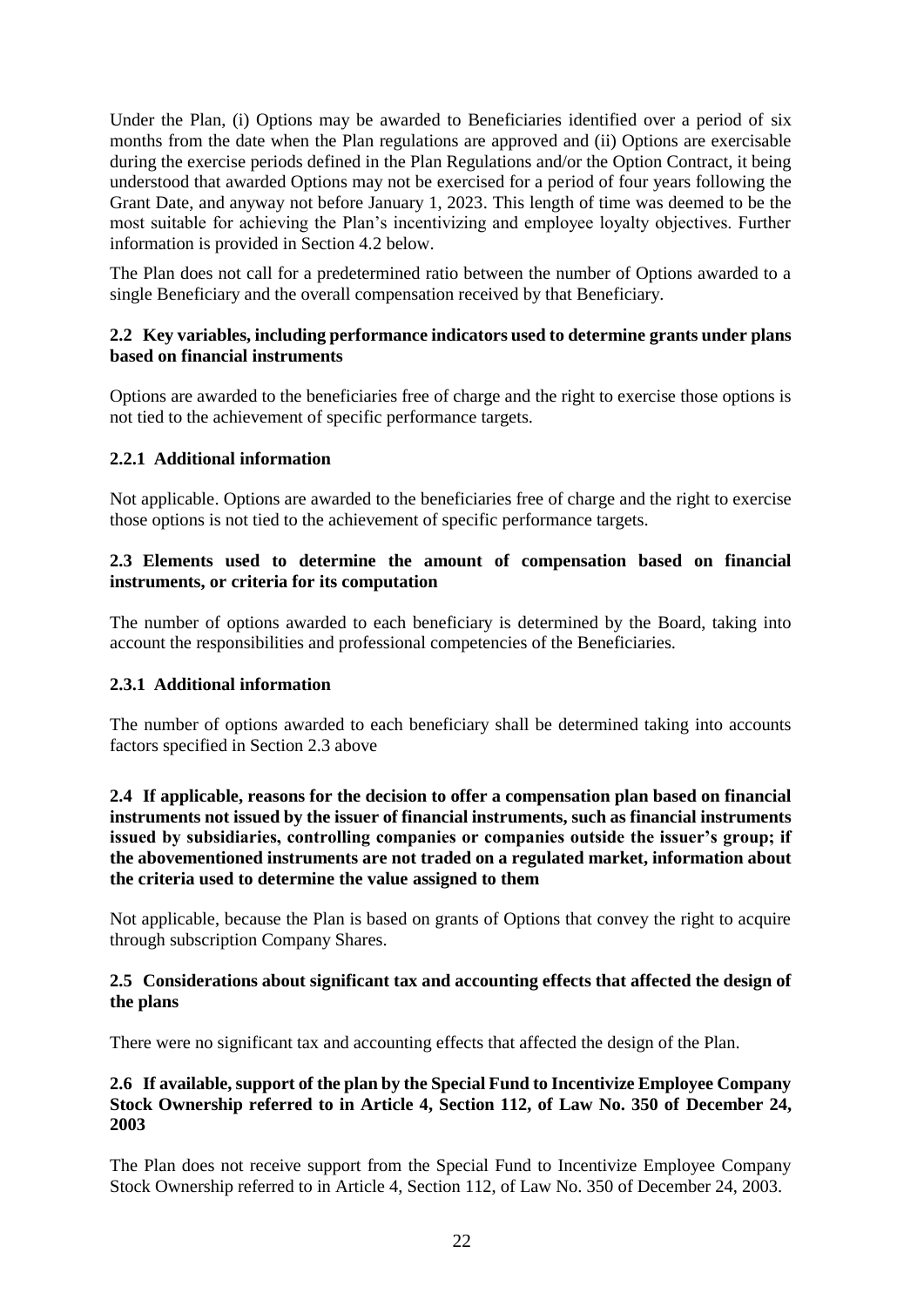#### **3. APPROVAL PROCESS AND TIMING OF OPTION GRANTS**

#### **3.1 Scope of the powers and functions delegated by the Shareholders' Meeting to the Board of Directors for plan implementation purposes**

On March 7, 2018 the Board of Directors, with the abstention of the directors concerned and upon recommendation of the Compensation Committee, resolved to submit to the Ordinary Shareholders' Meeting the approval of the Plan for the award to the beneficiaries of 675,000 Options valid to buy 675,000 Shares.

The Ordinary Shareholders' Meeting is called to resolve, in addition to the approval of the Plan, the granting to the Board of any and all powers that may be necessary or appropriate to implement the Plan, including, the following non-exhaustive list being provided merely by way of example, all powers to adopt the Plan regulations, designate the Beneficiaries and determine how many options should be awarded to each Beneficiary, proceed with the granting of Options to the Beneficiaries, determine the Exercise Price of the Options and carry out all acts, required activities, formalities and communications that may be necessary or appropriate for the purpose of managing and/or implementing the Plan, with the option of delegating its powers, tasks and responsibilities in connection with the execution and implementation of the Plan, as explained in Section 3.2 below.

#### **3.2 Designation of the parties responsible for managing the plan and their functions and competencies**

The responsibility to execute the Plan will be granted to the Board, which will be empowered by the Ordinary Shareholders' Meeting for the management and implementation of the Plan.

Under the Plan, the Board may delegate its powers, tasks and responsibilities in connection with the execution and implementation of the Plan to the Chairman of the Board, the Deputy Chairman and/or the Chief Executive Officer, acting jointly or severally. In such a case, all reference to the Board contained in the Plan shall be construed as referring to the Chairman of the Board, the Deputy Chairman and/or the Chief Executive Officer, it being understood that the Board of Directors shall have sole jurisdiction over any decision related to and/or concerning a grant of Option to a Beneficiary who is also the Chairman and/or Deputy Chairman and/or DIASORIN's Chief Executive Officer, as well as over any other decision related and/or pertaining to the management and/or implementation of the Plan concerning the abovementioned parties.

Consistent with the guidelines of the Corporate Governance Code for Listed Companies of Borsa Italiana S.p.A. and with the Compensation Policy adopted by the Company, the Compensation Committee provides consulting support and makes recommendations with regard to the implementation of the Plan.

#### **3.3 Any existing procedures for the revision of plans, including those applicable in connection with changes in the basic objectives**

The Board will be granted with the powers to amend or modify the Plan regulations (once it has been approved), in the most appropriate manners, as it deems useful or necessary for a better achievement of the Objectives of the Plan, having regard for the interest of the Beneficiaries.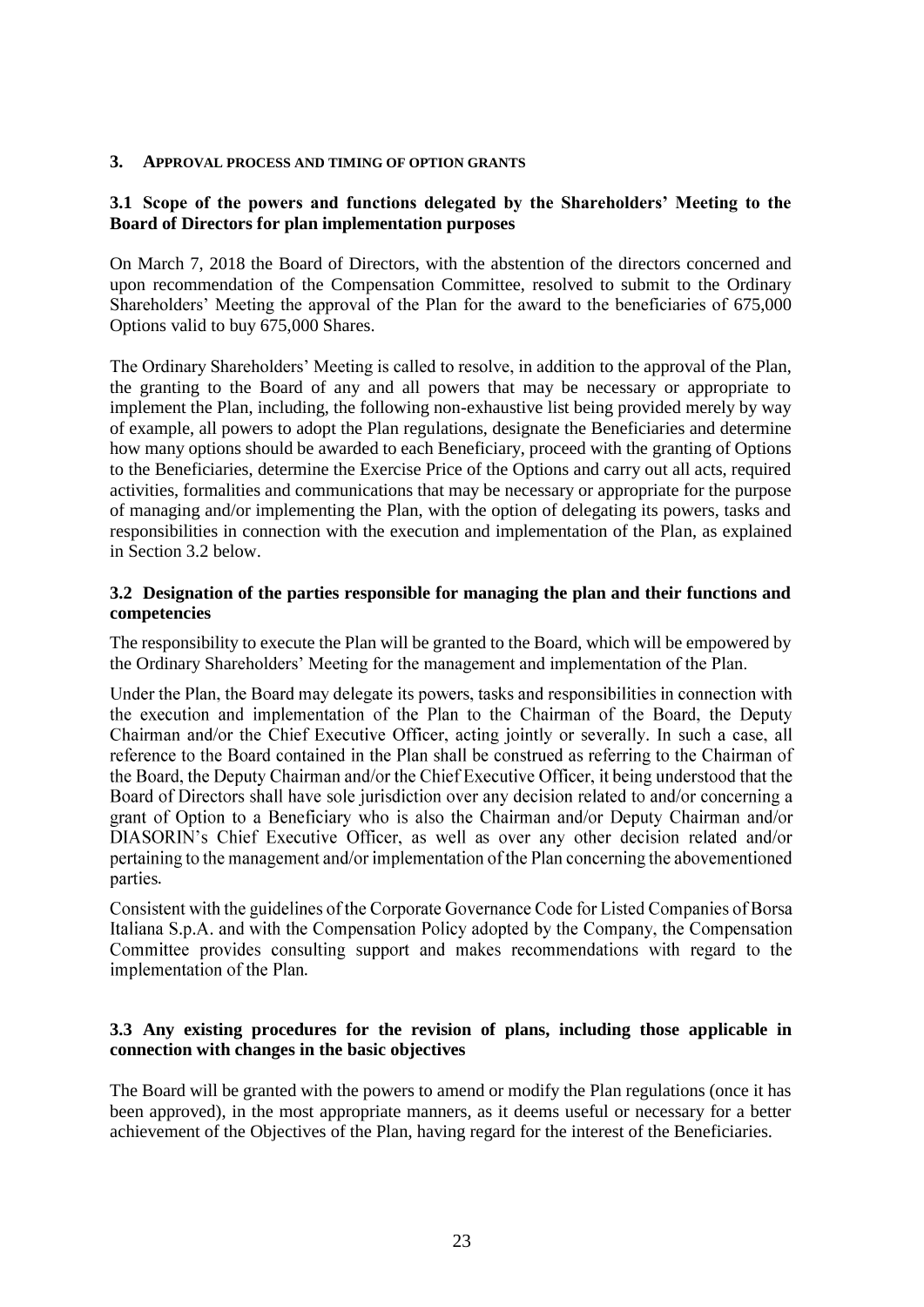The right to exercise the Options is not tied to the achievement of specific performance targets and, therefore, there are no procedures for revising the Plan due to changes in the basic objectives. See Section 4.23 for additional information.

#### **3.4 Description of the method used to determine the availability and grants of the financial instruments on which the plans are based**

The Plan calls for awarding to the Beneficiaries Options valid to buy Company treasury shares, on the basis of 1 Share for each Options exercised. The number of Shares that may be allocated to the Beneficiaries to implement the Plan is 675,000 Shares.

To this end, on March 7, 2018 the Board agreed, among others, with the abstention of the directors concerned, to submit to the Ordinary Shareholders' meeting a motion authorizing it to purchase and dispose of treasury shares, pursuant to and for the purposes of Article 2357 and Article 2357-ter of the Italian Civil Code and Article 132 of the TUF and related implementation provisions.

The purpose of the request for the authorization to buy and dispose of treasury shares is to allow the Board to have access to treasury shares earmarked for Plan implementation purposes. The authorization is being requested to purchase, in one or more instalments, up to 675,000 Company common shares with a par value of 1 (one) euro each, equal to 1.206% of the Company's share capital.

The Company shall make available to the Beneficiaries the shares they are entitled to receive following the exercise of their Options within and not later than 10 (ten) business days after the end of the calendar month during which the options were exercised.

#### **3.5 Role played by each Director in determining the characteristics of the abovementioned plans; existence of any conflicts of interest affecting interested Directors**

The features of the Plan to be approved by the Ordinary Shareholders' Meeting within the meaning and for the purposes of art. 114-*bis* of the TUF, have been determined collectively by the Board, with the abstention of the directors concerned, upon recommendation of the Compensation Committee, who met on February 26, 2018.

It should also be noted that the motion for the adoption of the Plan is in line with the compensation policy adopted by the Company.

#### **3.6 For the purposes of complying with the requirements of Article 84-***bis,* **Section 1, date of the decision adopted by the governance body authorized to recommend the approval of plans to the Shareholders' Meeting and any recommendations submitted to the abovementioned body by the Compensation Committee**

The Board, with the abstention of the directors concerned, approved the Plan on March 7, 2018, upon a recommendation of the Compensation Committee.

#### **3.7 For the purposes of complying with the requirements of Article 84-***bis,* **Section 5, Letter a), date of the decision adopted by the governance body authorized to award grants of financial instruments and any recommendations submitted to the abovementioned body by the Compensation Committee**

Not applicable because, as of the date of this Information Memorandum, the Ordinary Shareholders' Meeting has not yet approved the Plan.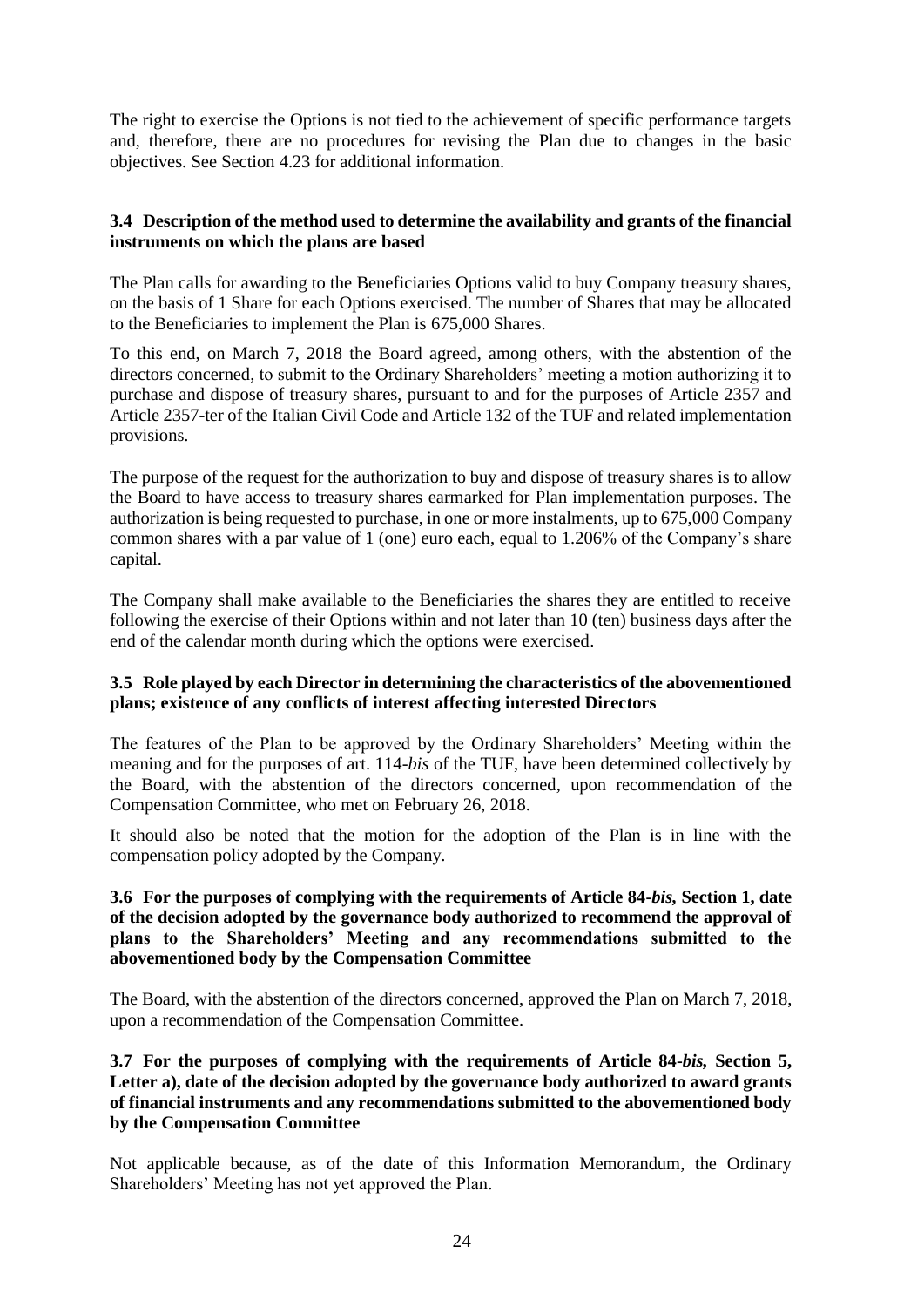#### **3.8 Market price on the abovementioned dates of the financial instruments on which the plan is based, if traded on regulated markets**

Not applicable because, as of the date of this Information Memorandum, the Ordinary Shareholders' Meeting has not yet approved the Plan.

**3.9 In the case of plans based on financial instruments traded on regulated markets, when deciding the timing of grants of securities in implementation of a plan, on what basis and in which manner does the issuer take into account potential timing overlap of:**

**(i) the abovementioned grant or decisions made in this regard by the Compensation Committee, with**

**(ii) the dissemination of material information, pursuant to Article 17 of EU Regulation no. 596/2014; for example, when such information:** 

**a. is not yet public and could have a positive impact on market prices; or**

**b. has already been published and could have a negative impact on market prices.**

The length of the time period chosen to compute the Exercise Price, as shown in Section 4.19 below, is sufficient to ensure that the grant is not significantly affected by the potential dissemination of material information, pursuant to Article 17 of EU Regulation no. 596/2014.

The Board also has the right to suspend the Beneficiaries' right to exercise their Options during certain periods of the year, or to anyway allow the exercise of the Options if this responds to the best execution of the 2018 Plan, in the interests of the Company and of the Beneficiaries.

#### **4. CHARACTERISTICS OF THE AWARDED INSTRUMENTS**

#### **4.1 Description of how compensation plans based on financial instruments are structured**

The Plan calls for the award, free of charge, of Options that can be used subsequently, on predetermined terms, to purchase Shares with settlement against physical delivery. Therefore, these are stock options.

Each awarded Option conveys the Beneficiary the right to purchase no. 1 (one) Share, with regular dividend, upon payment of the Exercise Price to the Company.

#### **4.2 Indication of the plan's actual implementation period, with mention of any different cycles, if applicable**

The Plan calls for the award to the beneficiaries of 675,000 Options valid to buy 675,000 Shares.

Under the Plan, Options may be awarded to Beneficiaries identified by the Board over a period of six months from the date when the Plan Regulations are approved. Options are exercisable during the exercise periods defined in the Plan Regulations and/or the individual Option Contract, it being understood that awarded Options may not be exercised for a period of four years following the Grant Date, and in any case not before January 1, 2023. Therefore, Options will be exercisable during the period between the Initial Exercise Date and the Final Exercise Date, as stated in the individual Option Contract signed by the Company and the Beneficiary. In any case, options must be exercised by the Final Exercise Date.

The Plan calls for early exercise of the Options when specific events occur, including: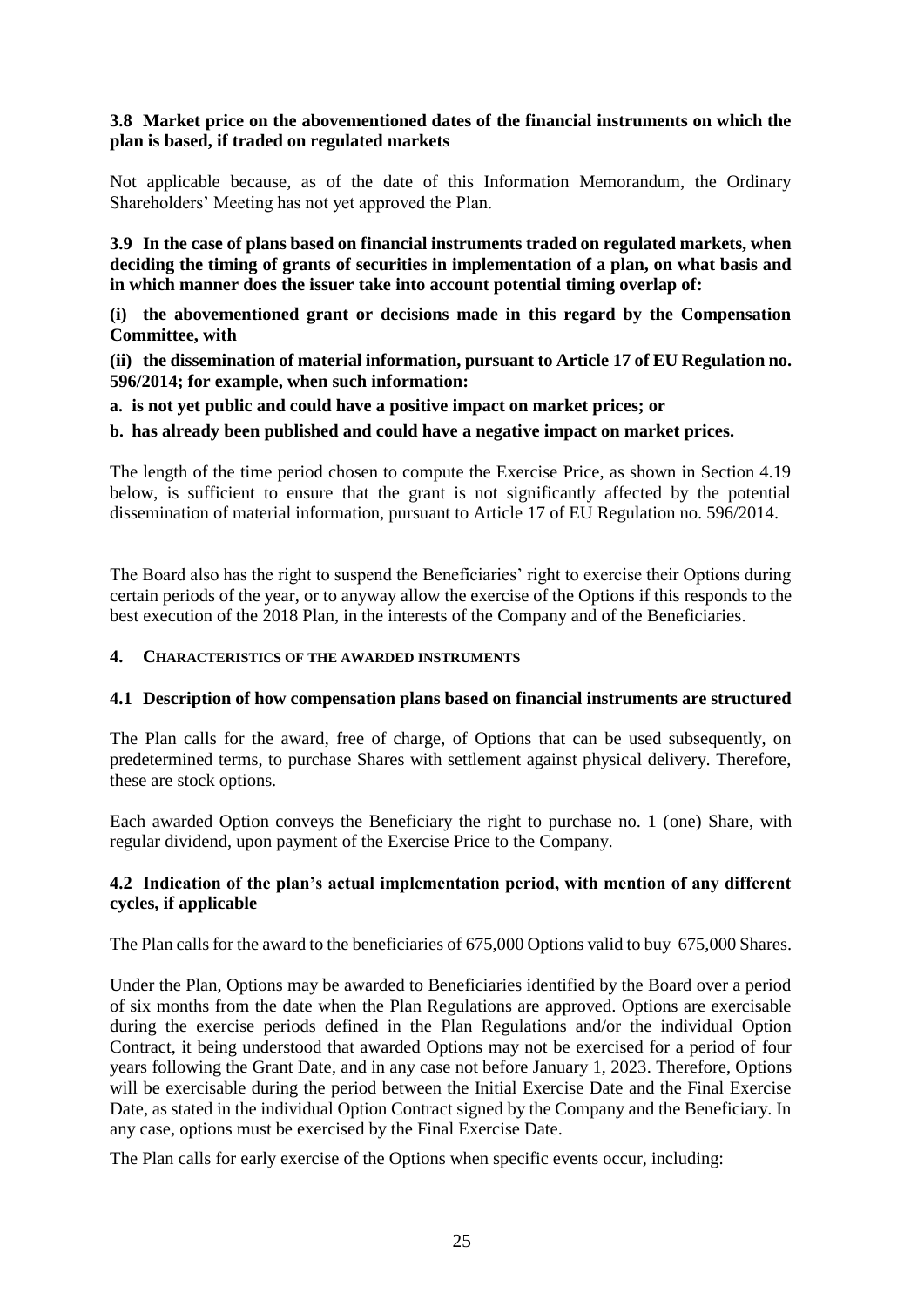1. change of control, pursuant to Article 93 of the TUF, even if it does not require the obligation to launch a takeover bid;

2. launch of a takeover bid on the Company shares pursuant to Articles 102 *et seq*. of the TUF; or

3. resolution of transactions that may result in the delisting of DIASORIN ordinary shares.

#### **4.3 Duration of the plan**

See Section 4.2 above

#### **4.4 Maximum number of financial instruments, including options, awarded each fiscal year to individuals identified by name or to designated categories**

The Plan calls for the award to the beneficiaries of 675,000 Options valid to buy 675,000 Shares.

The Plan does not call for a maximum number of Options to be awarded in a fiscal year.

#### **4.5 Plan's implementation methods and clauses, specifying if the actual award of financial instruments is subject to the fulfilment of conditions precedent or the attainment of predetermined performance targets; description of these conditions and results**

Information about the Plan's implementation methods and clauses is provided in the different sections of this Information Memorandum. Specifically, as mentioned in Section 2.3 above, the number of Options awarded to each Beneficiary is determined by the Board, taking into account the responsibilities and professional competencies of the Beneficiaries.

The award of financial instruments is not subject to the achievement of performance targets.

#### **4.6 Indication of any availability restrictions on the awarded financial instruments or the financial instrument obtained through the exercise of options, specifically indicating the time periods during which the subsequent transfer to the company or a third party is allowed or forbidden**

Options are awarded on a personal basis and may be exercised exclusively by the Beneficiaries. Options may not be transferred or negotiated, pledged or otherwise encumbered by the Beneficiary and/or provided as collateral both as a result of a contract or pursuant to law.

Option will become null and void and may no longer be exercised if an attempt is made to transfer or negotiate them, including, by way of example, any attempt to transfer them by means of a contract or pursuant to law, the establishment of a pledge or other encumbrance, seizure or attachment affecting the Option.

There are no restrictions on the transfer of Company Shares acquired through the exercise of Options.

#### **4.7 Description of any cancellation conditions regarding the establishment of plans, if the recipients execute hedging transactions to bypass any prohibitions to sell awarded financial instruments, including options, or financial instruments obtained through the exercise of options**

Not applicable because there are no cancellation conditions if a Beneficiary executes hedging transactions to bypass any prohibitions to sell awarded Options.

However, please note the information provided in Section 4.6 above about instances of Options being voided if an attempt is made to transfer or negotiate them.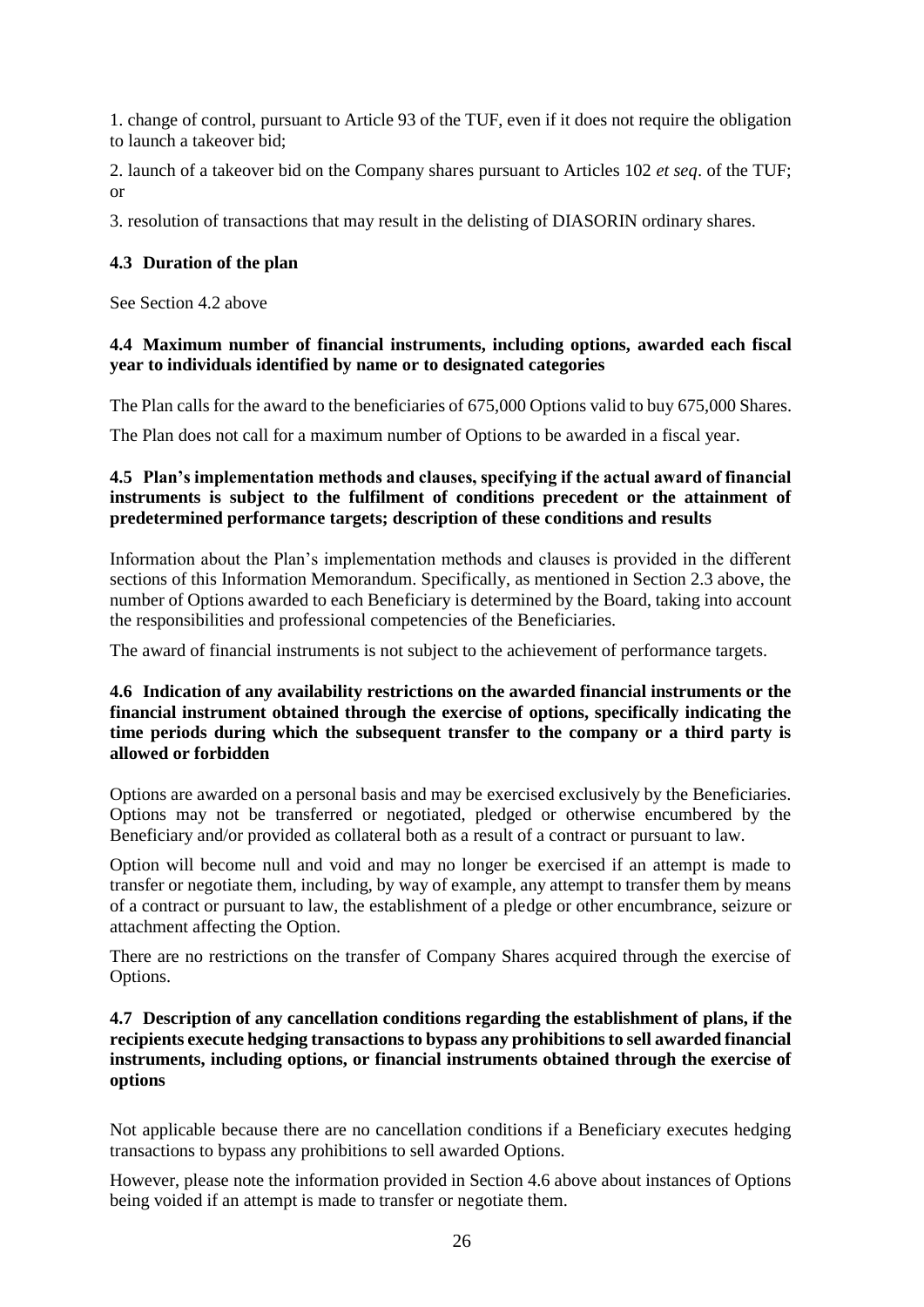#### **4.8 Description of the effects resulting from the end of the employment relationship**

A Relationship with DIASORIN or a Subsidiary is an eligibility requirement for the Plan.

Specifically, under the Plan, if the Relationship is ended as a result of a bad leaver situation before the Options are exercised, all options awarded to the Beneficiary shall automatically lapse and shall become null and void, thereby releasing the Company from any obligation or liability.

Bad leaver refers to situations when the employment relationship is ended due to (i) firing of a Beneficiary for cause or (a) violation by the Beneficiary of the laws governing the Relationships; (b) criminal conviction of the Beneficiary of a crime resulting from a malicious or negligent act; (ii) resignation by the Beneficiary not justified by the occurrence of (a) withdrawal from the employment relationship due to a Beneficiary's physical or mental disability (caused by illness or accident) resulting in inability to work for more than 6 (six) months; (b) death of the Beneficiary.

If the employment relationship is ended as a result of a good leaver situation before the Options are exercised, the Beneficiary will retain the right to exercise his/her awarded options proportionately to the length of his/her employment after the Grant Date, as against the length of time running between the Grant Date and the initial Option exercise date. Options that are not exercisable shall become void automatically, thereby releasing the Company from any obligation or liability.

Good leaver refers to situations when the employment relationship is ended due to (i) firing without cause; (ii) withdrawal from the employment relationship due to a Beneficiary's physical or mental disability (caused by illness or accident) resulting in inability to work for more than 6 (six) months; (iii) death of the beneficiary;; and (iv) loss of the status of subsidiary by the company employing the Beneficiary.

The Options cancelled for whatever reason will not return in the Board's availability.

#### **4.9 Description of any other cause of plan cancellation**

Options shall become void and will be no longer exercisable if the restrictions described in Section 4.6 above are violated.

Moreover, if the Company does not receive the Exercise Notice within the deadline established by the Board and stated in the Option Contract, or if the full Exercise price owed by the beneficiary is not paid to the Company within he required deadline, the Beneficiary shall lose permanently the right to exercise the awarded Options and the affected Options will be deemed to have been permanently cancelled, thereby releasing the Company and the Beneficiary from any existing obligations.

Aside from the situations described above, and without prejudice to the provisions explained in Section 3.3 above, there are no other causes of cancellation under the Plan.

**4.10Reasons for a provision, if any, concerning the "redemption" by the company of the financial instruments subject of the plans, adopted pursuant to Articles 2357 and following of the Italian Civil Code; beneficiaries of the redemption, specifying whether the redemption applies only to certain employee categories; effect of the end of the employment relationship on the redemption**

There is no provision giving the Company the right to redeem the Options object of the Plan and of the Shares deriving from their Exercise.

**4.11Any loans or other subsidies that may be granted for the purchase of shares, pursuant to Article 2358, Section 8, of the Italian Civil Code**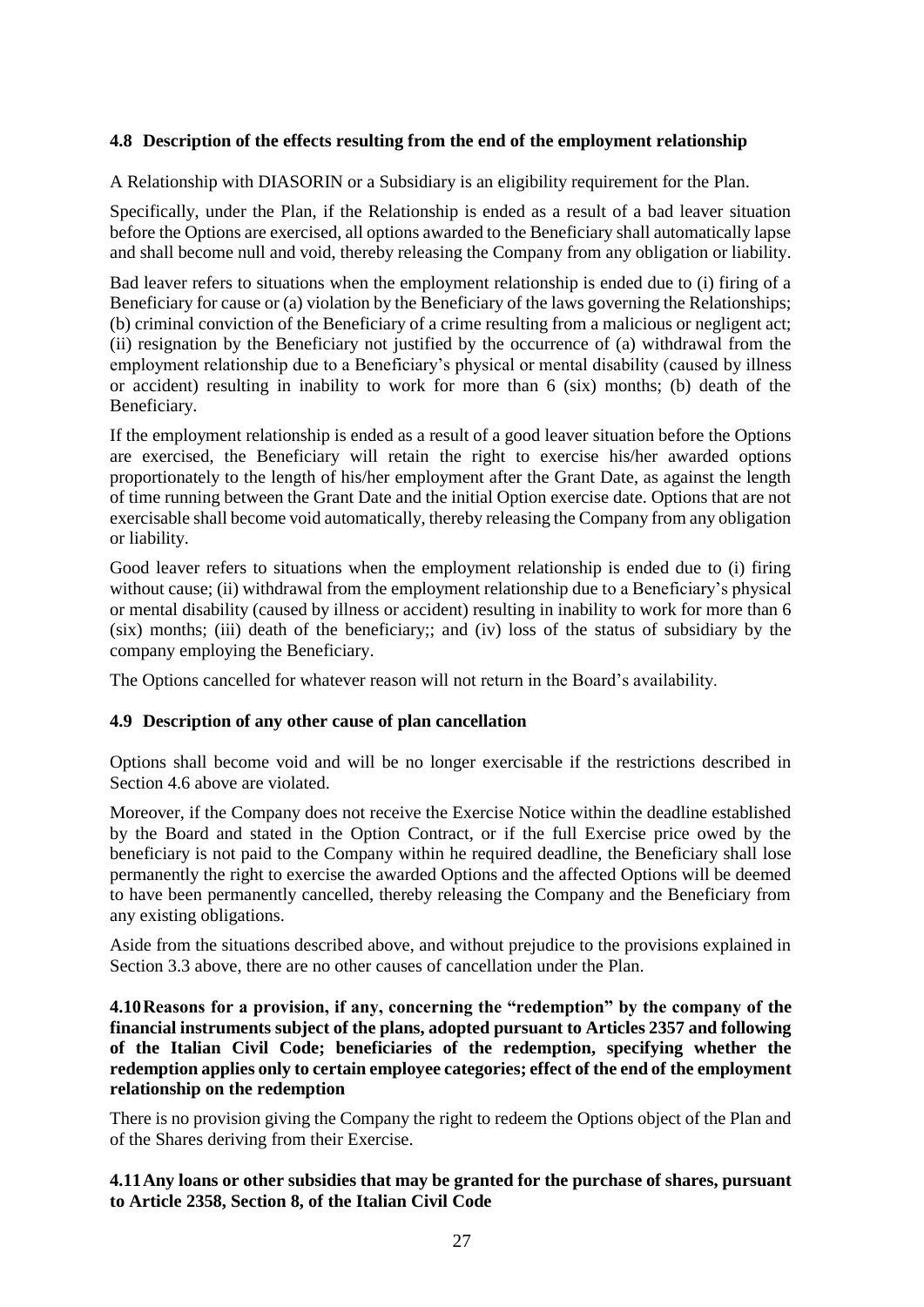No provision has been made to grant loans or other subsidies for the purchase of Shares, pursuant to Article 2358, Section 8, of the Italian Civil Code.

#### **4.12 Indication of the cost that the company expects to incur on the award date, as determinable based on predefined terms and conditions, in terms both of total amount and amount for each financial instrument in the plan**

Not applicable because, as of the date of this Information Memorandum, the Ordinary Shareholders' Meeting has not yet approved the Plan.

#### **4.13 Description of any dilutive effects on the share capital caused by compensation plans**

Because no new shares will be issued under the Plan, the Plan will not have a dilutive effect on the Company's share capital.

#### **4.14 Restrictions, if any, on the exercise of voting rights and the attribution of ownership rights**

The object of the Plan are stock options and there are no restrictions on the exercise of voting rights and the attribution of ownership rights inherent in the Shares deriving from the Exercise of the Options.

#### **4.15 If the shares are not traded on regulated markets, any useful information for an informed assessment of the value attributable to them**

Not applicable because the Shares are traded on the MTA.

#### **4.16Number of financial instruments underlying each option**

Each awarded Option, if exercised with the deadlines and in accordance with the conditions of the Plan, conveys the right to purchase one Share.

#### **4.17Expiration of the options**

See Section 4.2 above.

#### **4.18Exercise mode (American/European), timing (e.g., periods valid for exercising) and exercise clauses (e.g., knock-in and knock-out clauses)**

The Options will have a "European" exercise mode. See Section 4.2 above for the Option exercise periods.

**4.19 The price for the exercise of the option or method and criteria for its determination, with specific regards: a) to the formula for calculating the exercise price in relation to a given market price (the "fair market value") (e.g. exercise price equal to 90%, 100% or 110% of market price) and b) to the method used to determine the market price taken as reference for the determination of the exercise price (e.g. last price of the day prior to assignment, day average, average of the last 30 days, etc.)**

The Exercise Price for each Option will be determined by the Board in an amount that shall not be less than the simple average of the official prices on the MTA during the period between the Option Grant Date and the same day of the previous calendar month.

#### **4.20If the exercise price is different from the market price determined as explained in Section 4.19 above (fair market value), reasons for the difference**

Not applicable.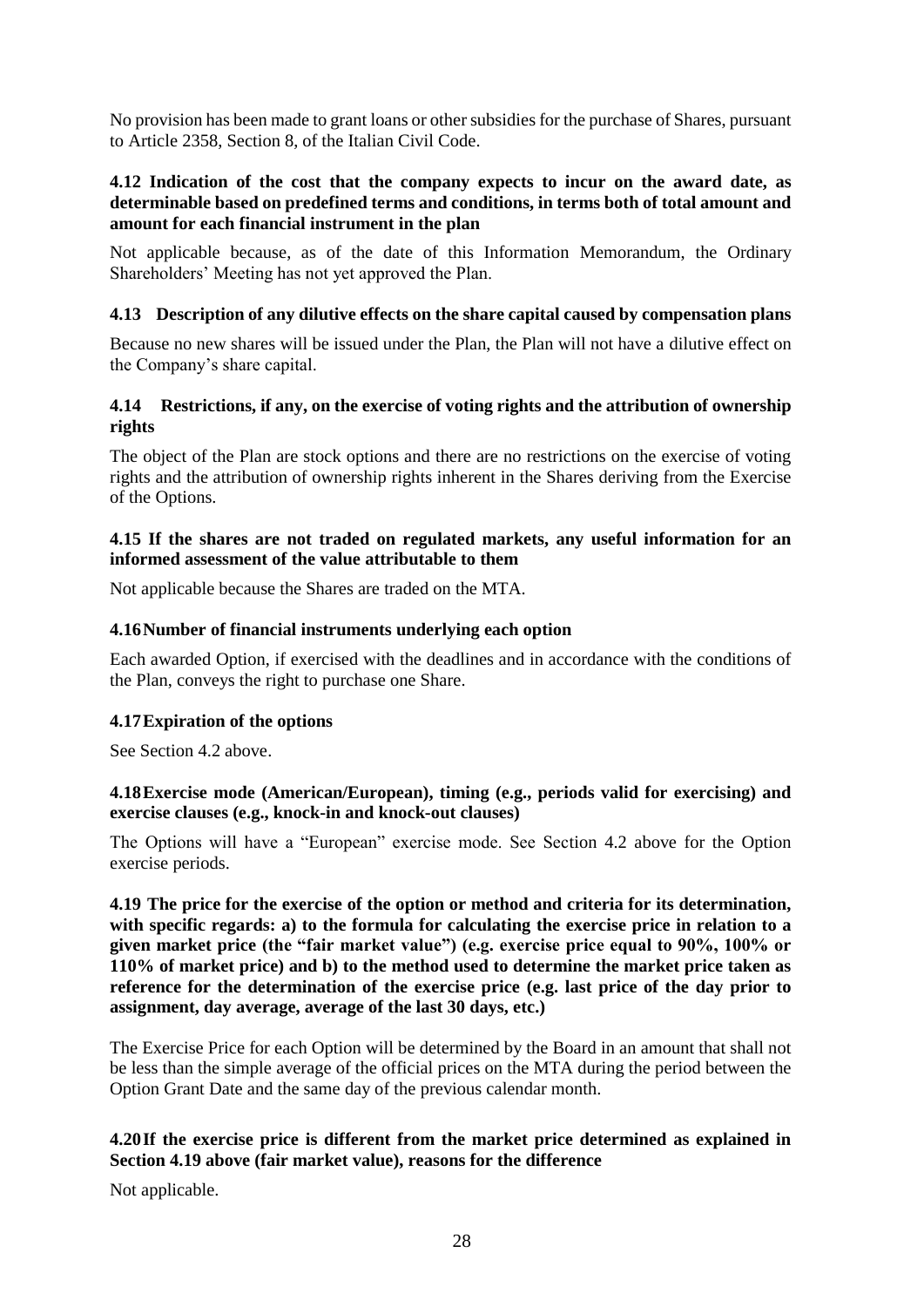#### **4.21Criteria for setting different exercise prices for different beneficiaries or different categories of beneficiaries**

Not applicable, because there are no criteria used to determine different Exercise Prices for different Beneficiaries.

#### **4.22If the financial instruments underlying the options are not traded on regulated market, indication of the value attributable to the underlying instruments or criteria to determine their value**

Not applicable because the Shares are traded on the MTA.

**4.23 Criteria for the adjustments required as a result of extraordinary share capital transactions and other transactions causing a change in the number of the underlying instruments (capital increases, extraordinary dividends, reverse stock splits and stock splits, mergers and demergers, conversions into other classes of shares, etc.)**

The Board of Directors has the right to make any amendment or integration to the Plan as it deems useful or necessary for the best achievement of the objectives of the Plan, provided that they do not affect the Exercise of the Options granted to the Beneficiaries

#### **4.24Compensation plans based on financial instruments (table)**

Not applicable because, as of the date of this Information Memorandum, the Ordinary Shareholders' Meeting has not yet approved the Plan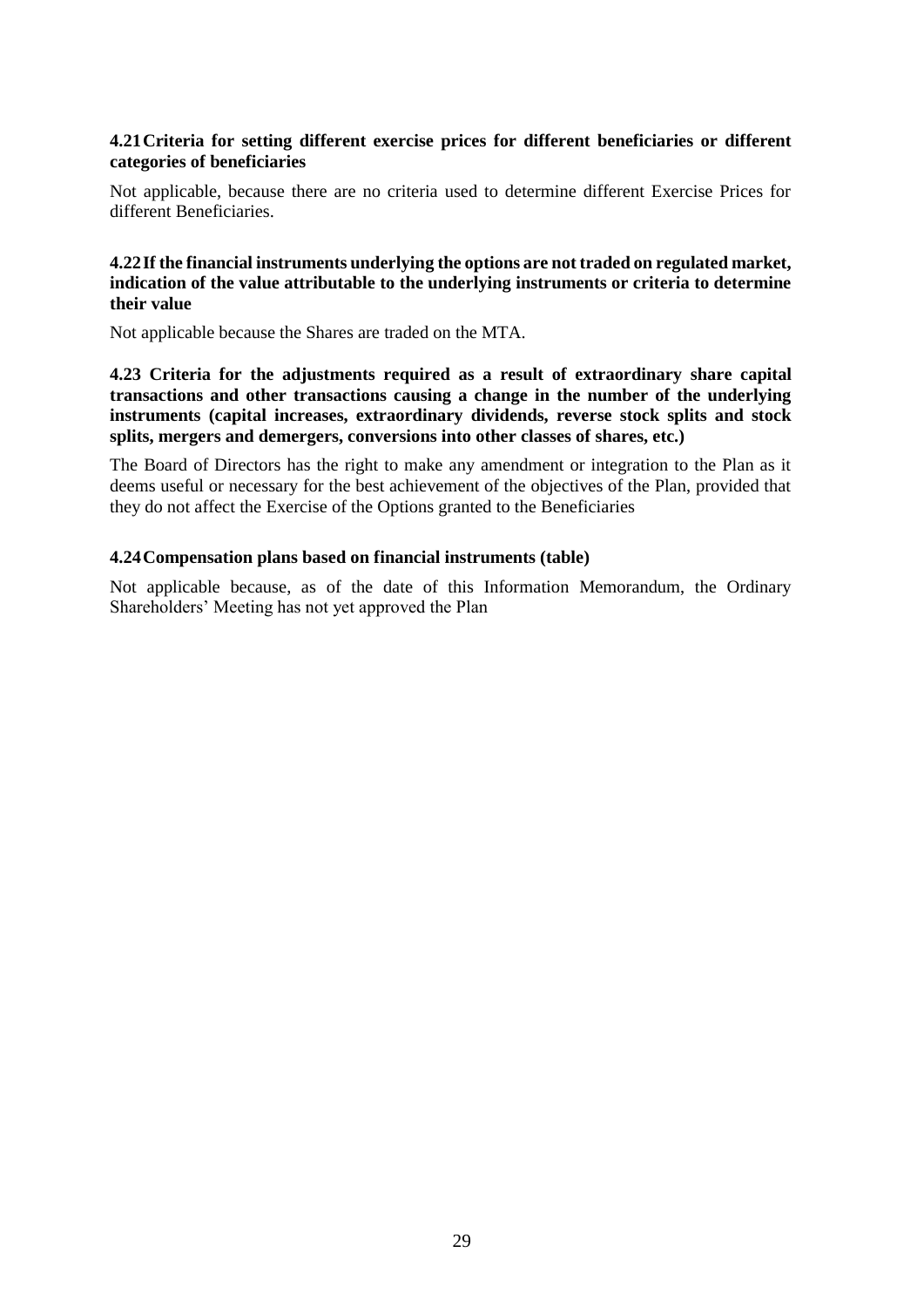#### **Explanatory Report concerning item No. 5 on the Agenda**

<span id="page-29-0"></span>**Authorization to buy and dispose of treasury shares, in accordance with the combined provisions of Article 2357 and Article 2357-***ter* **of the Italian Civil Code and Article 132 of Legislative Decree No. 58/1998 and applicable implementation provisions. Connected and related resolutions.**

Dear Shareholders,

You have been called to an Ordinary Shareholders' Meeting to review and approve a motion to authorize the purchase and disposition of common shares of DiaSorin S.p.A. (hereinafter "**DiaSorin**" or the "**Company**"), in accordance with the combined provisions of Article 2357 and Article 2357-*ter* of the Italian Civil Code and Article 132 of Legislative Decree No. 58/1998 (the "**TUF**") and applicable implementation provisions.

#### **1. Reasons for requesting the authorization to buy and dispose of treasury shares.**

The request to authorize the purchase and disposition of treasury shares is being made for the purpose of providing the Board of Directors with the treasury shares needed to implement the Company's new stock option plan, pursuant to which the plan's beneficiaries will be awarded grants of options valid to buy DiaSorin common shares that are already outstanding and are held by the Company as treasury shares.

Specifically, the new share incentive plan for key executives of DiaSorin and its subsidiaries designated by the Board of Directors with single resolution, called "DiaSorin S.p.A. 2018 Stock Option Plan" (the "**2018 Plan**"), calls for the award to the beneficiaries of 675,000 options (the "**Options**") valid to buy 675,000 DiaSorin common shares held by the Company as treasury shares. Additional information about the motion to establish the 2018 Plan, submitted for approval to the Company's Ordinary Shareholders' Meeting (convened for April 23, 2018, on the first calling, and April 24, 2018, on the second calling) as the  $4<sup>th</sup>$  item on the Meeting's Agenda is provided in the explanatory report prepared in accordance with Article 114-*bis* of the TUF and the Information Memorandum of the 2018 Plan prepared in accordance with Article 84-*bis* of Consob Regulation No. 11971/1999, as amended (hereinafter the "**Issuers' Regulations**"), which have been made available to the public in the manner and by the deadline required pursuant to law.

Given the purpose of the motion to authorize the purchase and disposition of treasury shares related to the 2018 Plan beneficiaries, the transactions involving treasury shares are consistent with Article 5 of Regulation (EU) no. 596/2014 (the Market Abuse Regulation, hereinafter "**MAR**") and the procedures contemplated under Article 13 of MAR.

DiaSorin, in the manner described below, shall have the right to use shares that exceed those actually used for the 2018 Plan for other purposes permitted by law or to dispose of treasury shares on a regulated market.

#### **2. Maximum number, class and par value of the shares subject of the authorization.**

The authorization is being requested to purchase, in one or more installments, no. 675,000 Company common shares, par value 1 (one) euros each, regular ranking for dividends, equal to 1.206% of the Company's share capital.

#### **3. Useful information for an informed assessment of compliance with the relevant provision of Article 2357, Section 3, of the Italian Civil Code.**

As of the date of this Report, DiaSorin's share capital amounted to 55,948,257 euros (fully subscribed and paid-in), comprised of 55,948,257 common shares, par value 1 (one) euro each.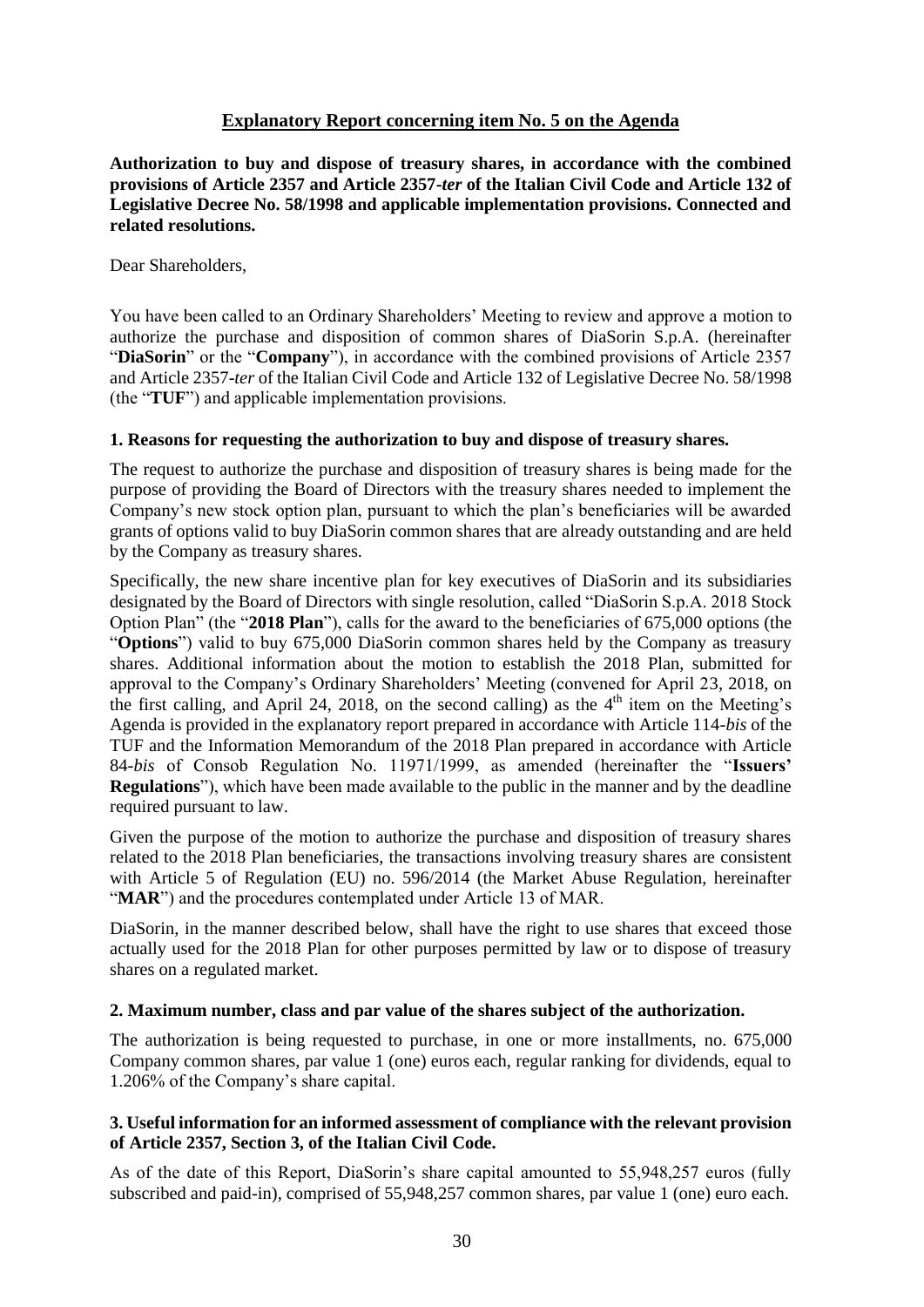As of the date of this Report, the Company held No. 541,357 treasury shares, equal to 0.967% of the share capital. None of its subsidiaries held DiaSorin shares.

The authorization to buy treasury shares is being requested to purchase no. 675,000 common shares, equal to 1.206% of the Company's share capital. This percentage is below the ceiling of one-fifth of the share capital set forth in Article 2357, Section 3, of the Italian Civil Code, it being understood that, pursuant to Article 2357, Section 1, of the Italian Civil Code, purchases of treasury shares shall be deemed to have been authorized for, and, therefore, held within, an amount that does not exceed the distributable earning and available reserves shown in the latest duly approved financial statements available when the transaction is executed, based on the consideration actually paid by the Company for the abovementioned purchases.

All of the accounting entries required pursuant to law and the applicable accounting principles shall be made in connection with the purchase and disposition of treasury shares.

#### **4. Length of time for which the authorization is being requested.**

The authorization to buy treasury shares is being requested for a period of 18 months, counting from the date of the corresponding resolution of the Shareholders' Meeting. The Board of Directors will proceed with the authorized transactions, in one or more installments and at any time, with different manner and terms, in accordance with the applicable law and with a gradual approach deemed to be beneficial for the Company. The authorization to dispose of the treasury shares is being request without time limit.

#### **5. Consideration for purchases and disposal transactions**

#### **5.1. Minimum and maximum consideration for purchases of treasury shares**

The Board of Directors recommends that purchases of treasury shares be carried out consistent with conditions for trading set forth in Article 3 of Delegated Regulation (EU) no. 2016/1052 (the " **Regulation 1052**") in implementation of MAR and, therefore, at a price that may not be greater than the price of the latest independent transaction or the price of the highest independent bid available on the trading market where the purchase is being executed, whichever is higher, it being understood that the consideration per share may never be lower by more than 15% or higher by more than 15% than the official price posted for the DiaSorin shares during the stock market trading session that preceded each buy transaction.

#### **5.2. Consideration for disposals of treasury shares**

The DiaSorin common shares purchased pursuant to the authorization subject of this motion will be allocated to the Beneficiaries who exercise the Options awarded to them in accordance with the terms and conditions of the 2018 Plan, at a price that will be determined by the Board of Directors at the time of the Option grant, in an amount that shall not be less than the simple average of the official prices at which the DiaSorin common shares traded on the Online Stock Market organized and operated by Borsa Italiana S.p.A. during the period between the Option grant date and the same day of the previous calendar month.

Should there be any remaining treasury shares when the 2018 Plan expires, (or the Plan is fully utilized or becomes wholly or partly ineffective), these treasury shares may be disposed of through transactions in a regulated market or through other methods of disposition allowed by the applicable regulations, at a price per share that may not be lower by more than 15% than the official price posted for the DiaSorin shares during the stock market trading session that preceded each transaction.

#### **6. Methods applied to execute purchases.**

The Board of Directors recommends that purchases be executed in accordance with the Issuers' Regulations in implementation of Article 132 of the TUF, in compliance with conditions and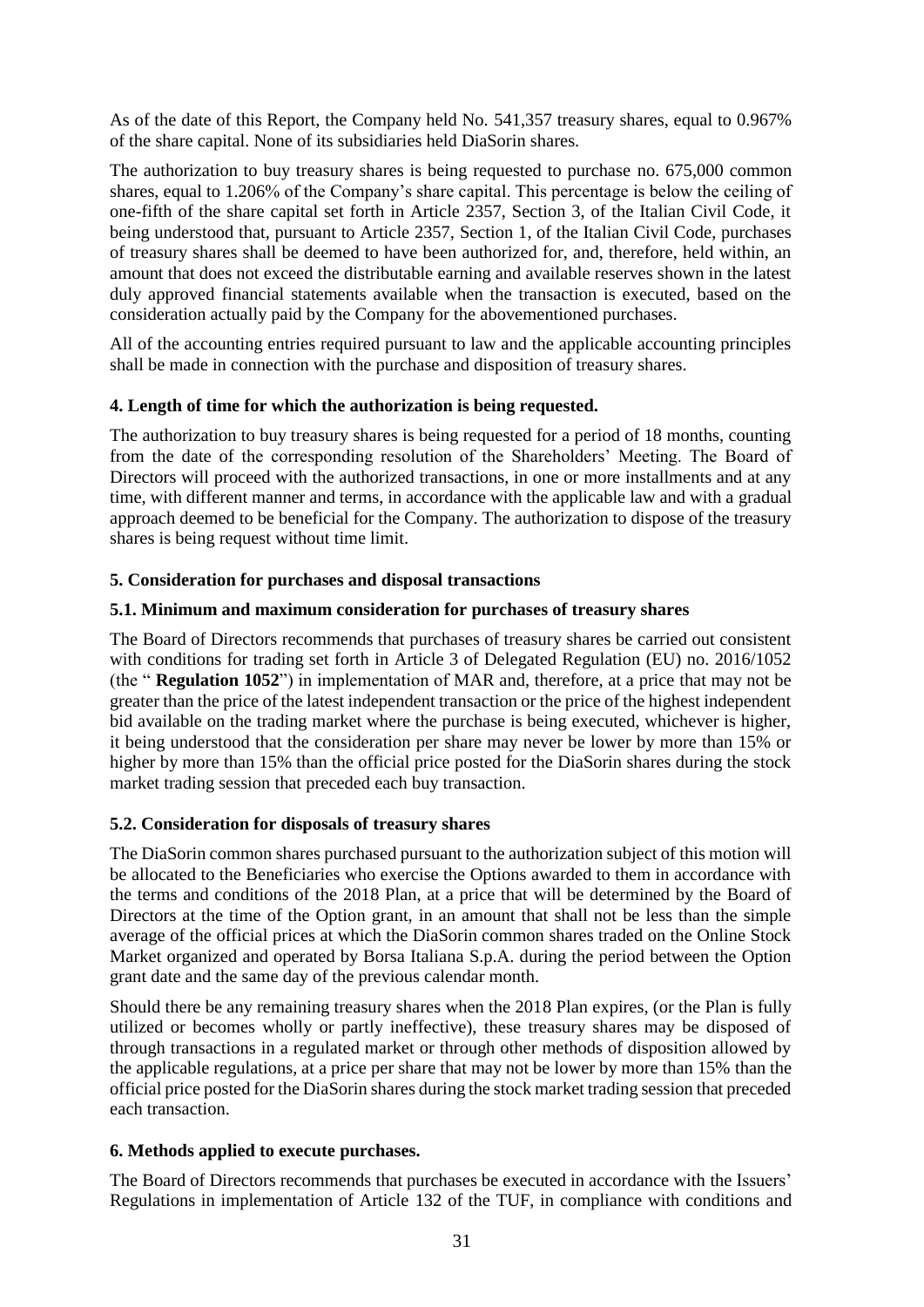restrictions for trading set forth in Articles 3 and 4 of Regulation 1052 and with a gradual approach deemed to be beneficial for the Company.

Acts of disposition involving the treasury shares acquired in the manner described above will be executed through allotment of the shares to Beneficiaries who exercise the Options awarded to them in accordance with the terms and conditions of the 2018 Plan, without prejudice to the provisions of Section 5.2 above regarding other methods for the disposition of treasury shares.

Transactions executed to dispose of treasury shares shall always be carried out in accordance with current laws and regulations governing the execution of transactions involving listed securities, including the procedures contemplated under Article 13 of MAR, and may be carried out in one or more installments, with a gradual approach deemed to be beneficial for the Company.

Pursuant to and for the purposes of Article 44-*bis*, Section 4, of the Issuers' Regulations, the treasury shares purchased by DiaSorin under this authorization to fulfill its obligations arising from the 2018 Plan are not excluded from the Company's share capital as basis to determine the major shareholding for the purposes of the regulations about the mandatory public offers to buy, and namely for the purposes of Article 106, Sections 1, 1-*bis*, 1-*ter* and 3, letter b), of the TUF.

#### **7. Motion for a resolution.**

"The Ordinary Shareholders' Meeting of DiaSorin S.p.A., having reviewed and approved the report of the Board of Directors,

#### resolves to

(A) authorize the transactions for the purchase and disposition of treasury shares, pursuant to and for the purposes of Article 2357 and Article 2357-*ter* of the Italian Civil Code and Article 132 of Legislative Decree No. 58/1998 and the applicable regulatory provisions, earmarked for the purpose of implementing the "DiaSorin S.p.A. 2018 Stock Option Plan" (the "**2018 Plan**"), as explained below, consistent with the methods, terms and conditions set forth in the Report of the Board of Directors, and, therefore, to:

1. authorize, pursuant to and for the purposes of Article 2357 of the Italian Civil Code, the purchase, in one or more installments over a period of 18 months counting from the date of the present resolution, no. 675,000 Company common shares for a consideration per share that may never be higher than the higher of the price of the last independent trade and the highest current independent purchase bid on the trading venue where the purchase is carried out, without prejudice to the fact that the consideration may never be lower by more than 15% or higher by more than 15% than the official price posted for the DiaSorin shares during the stock market trading session that preceded each buy transaction, consistent with conditions and restrictions for trading set forth in Articles 3 and 4 of Delegated Regulation (EU) no. 2016/1052; however, the maximum number of treasury shares held at any time in implementation of this resolution shall never exceed the ceiling set forth in the current applicable regulations, counting also any Company shares from time to time held by the Company and by its subsidiaries;

2. empower the Board of Directors, and the Board Chairman and the Chief Executive Officer on the Board's behalf, acting either jointly or severally, to proceed with purchases of the shares for the purposes and on the terms set forth above, as gradually as it may be appropriate in the Company's interest, and in the manner required by Consob Regulation No. 11971/1999 (as amended), in accordance with Article 132 of TUF and in compliance with conditions and restrictions for trading set forth in Articles 3 and 4 of Delegated Regulation (EU) no. 2016/1052, granting them the broadest powers for the execution of transactions subject of this resolution and any other related formality, including retaining the services of intermediaries qualified pursuant to law, with the option of appointing special representatives;